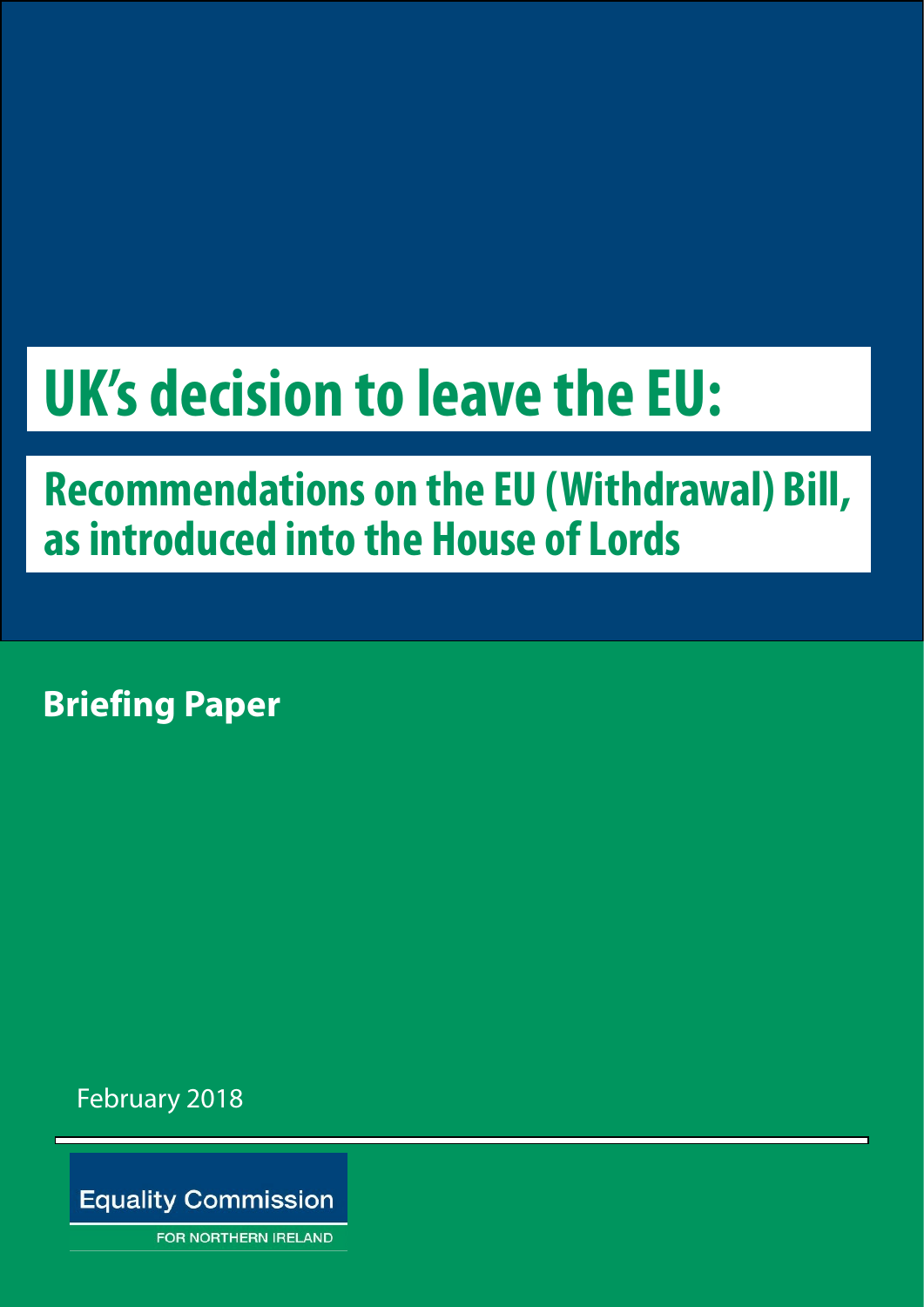#### **Executive Summary**

#### **Introduction**

- 1.1 This briefing sets out the Equality Commission for Northern Ireland's **recommendations** on the **European Union (Withdrawal) Bill**, as introduced into the House of Lords in January 2018.
- 1.2 Our recommendations take into account recent developments relevant to equality law in Northern Ireland, including the UK Government's commitments set out in the *Joint report from the negotiators of the EU and the UK Government on progress during phase 1 of the negotiations* (2017)<sup>1</sup> ('the Joint report').
- 1.3 They also take into account legislative changes made to the Withdrawal Bill, including those introduced following consideration by the House of Commons between July 2017 and January 2018.
- 1.4 Our recommendations reflect the particular context of Northern Ireland, including that equality law is a devolved matter in Northern Ireland, and the commitments to equality enshrined in the Good Friday/Belfast Agreement<sup>2</sup>.
- 1.5 In summary, **we recommend** provisions in the Withdrawal Bill that ensure:
	- non-regression of equality rights and the implementation of future equality enhancing protections in Northern Ireland;
	- effective scrutiny of any proposed changes to equality in law in Northern Ireland; and
	- the incorporation of the EU Charter of Fundamental Rights into UK legislation.

<u>.</u>

<sup>&</sup>lt;sup>1</sup> Negotiators of EU/UK Government (Dec, 2017), Joint report of the negotiators of the EU and the UK [Government on progress during phase 1 of the negotiations](https://www.gov.uk/government/uploads/system/uploads/attachment_data/file/665869/Joint_report_on_progress_during_phase_1_of_negotiations_under_Article_50_TEU_on_the_United_Kingdom_s_orderly_withdrawal_from_the_European_Union.pdf)

<sup>&</sup>lt;sup>2</sup> The Belfast/ Good Friday **Agreement**, 10 April 1998.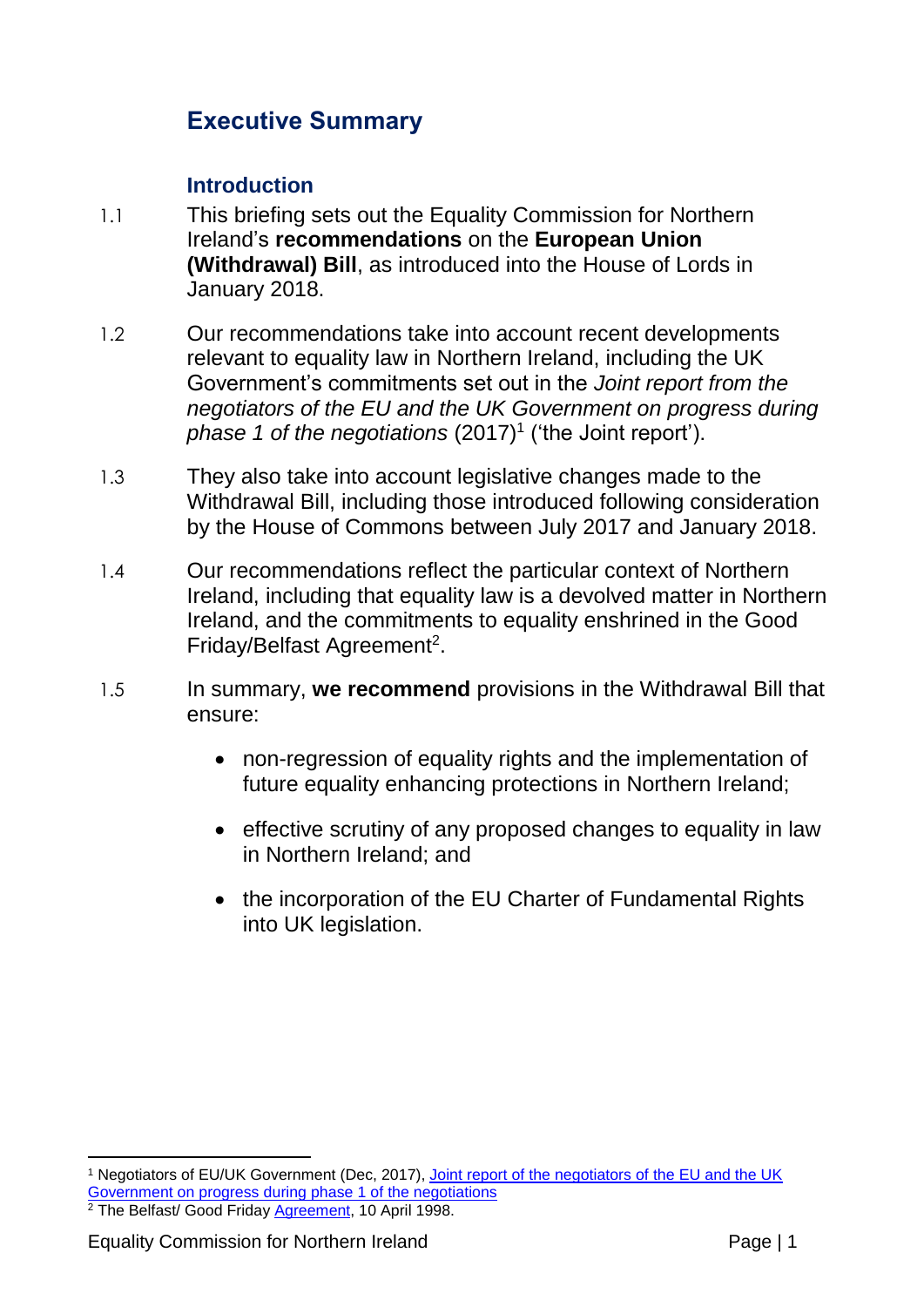### **Our recommendations**

**Ensure non-regression of equality rights and implement future equality enhancing protections**

#### **Withdrawal Agreement**

We **recommend** that the Withdrawal Bill ensures that the Withdrawal Agreement provides, as regards equality rights in Northern Ireland, for non-regression of rights, equivalent standards of protection with the Republic of Ireland, and that changes to EU law and interpretations by the Court of Justice of the EU (CJEU) continue to have effect in Northern Ireland.

#### **International trade or investment agreements**

We **recommend** a new clause in the Withdrawal Bill that will prohibit the UK Government from agreeing or ratifying an international trade or investment agreement that would require or permit the reduction of any protections for human rights and fundamental freedoms in Northern Ireland, including those relating to non-discrimination and equality, ensured under UK law.

#### **The Good Friday/Belfast Agreement**

We **recommend** the UK Government clarifies the legal status of the Good Friday/Belfast Agreement, and incorporates safeguards so as to ensure compliance with the Good Friday/Belfast Agreement, including in the Withdrawal Agreement and any future trade and investment agreements.

#### *Supporting rational***e**

- 1.6 Equality and good relations are central to ensuring a prosperous and thriving Northern Ireland. It is essential that there is no regression from current levels of protection under Northern Ireland equality law and that future equality enhancing protections are implemented in Northern Ireland.
- 1.7 In the Joint report, the UK Government committed to 'ensuring that no diminution of rights is caused by its departure from the EU, **including in the area of protection against forms of discrimination enshrined in EU law**' (our emphasis)<sup>3</sup>.

<sup>1</sup> <sup>3</sup> Negotiators of EU/UK Government (Dec, 2017), Joint report of the negotiators of the EU and the UK [Government on progress during phase 1 of the negotiations](https://www.gov.uk/government/uploads/system/uploads/attachment_data/file/665869/Joint_report_on_progress_during_phase_1_of_negotiations_under_Article_50_TEU_on_the_United_Kingdom_s_orderly_withdrawal_from_the_European_Union.pdf) , p8.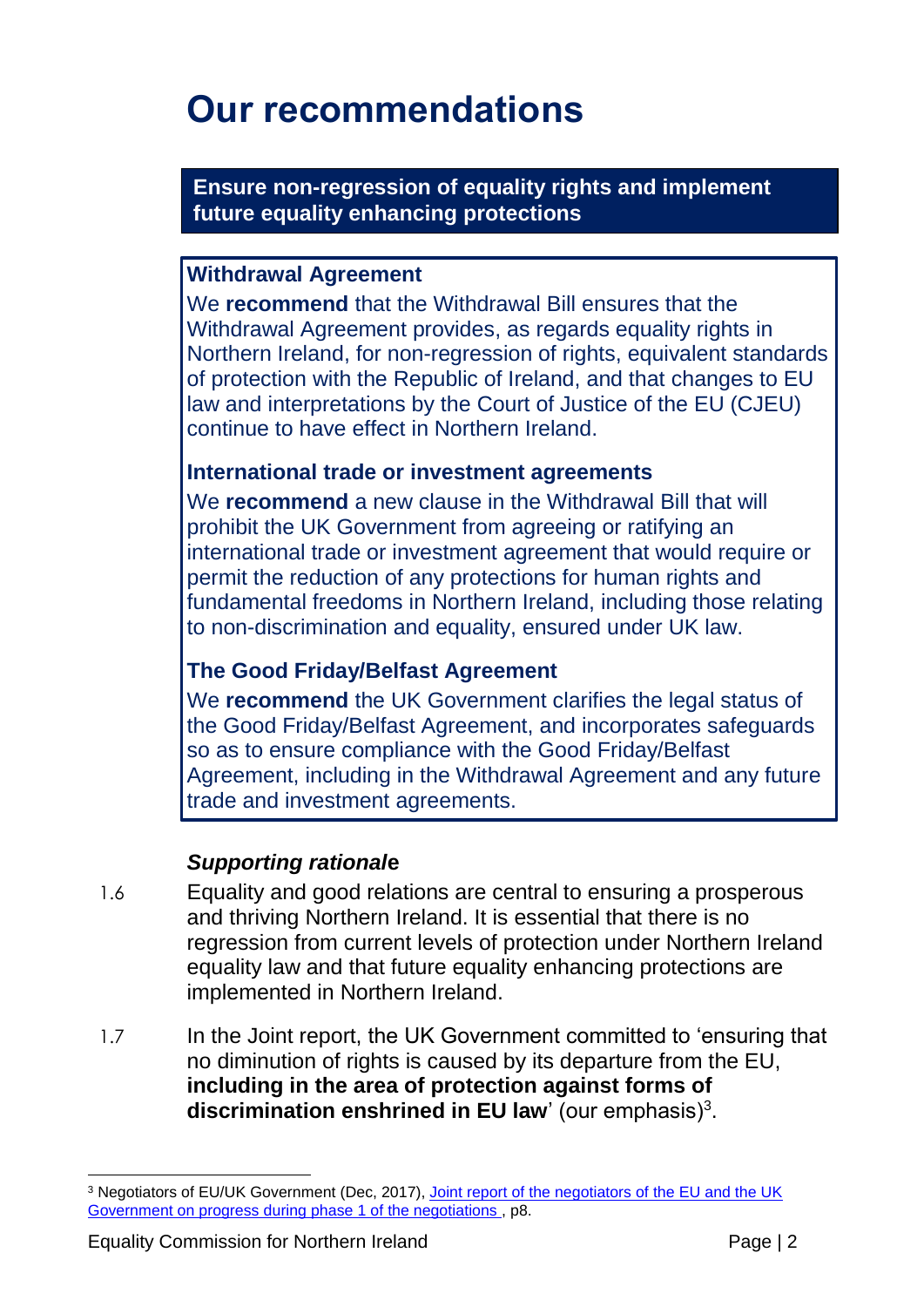- 1.8 We consider it essential that this commitment to the non-regression of equality rights in Northern Ireland, is enshrined in the Withdrawal Agreement, and reflected in the Withdrawal Bill<sup>4</sup>.
- 1.9 In addition, both parties to the Joint report agreed that the Good Friday/Belfast Agreement 'must be protected in all its parts'<sup>5</sup>, and confirmed *'*that the people of Northern Ireland who are Irish citizens will continue to enjoy rights as EU citizens, including where they reside in Northern Ireland*'* 6 .
- 1.10 Further, the European Commission, prior to the publication of the Joint report, highlighted that 'the Good Friday/Belfast Agreement requires **equivalent standards of protection of rights in Ireland and Northern Ireland'** (our emphasis)<sup>7</sup>.
- 1.11 After the UK's exit from the EU, there is the potential for lower standards of equality protection to exist in Northern Ireland than in the Republic of Ireland. There is also the potential for people in Northern Ireland who choose to assert their right to Irish citizenship to be able to acquire *additional and enhanced* equality rights which come with EU citizenship, and which have emanated from the EU after the UK's exit.
- 1.12 It is therefore essential that the Withdrawal Bill includes provisions, specifically as regards the Withdrawal Agreement and international trade or investment agreements, aimed at ensuring the nonregression of equality rights and the implementation of future equality enhancing protections in Northern Ireland. The UK Government should also clarify the legal status of, and incorporate safeguards so as to ensure compliance with the Good Friday/Belfast Agreement.
- 1.13 Finally, we note the requirements in the Withdrawal Bill<sup>8</sup> placed on Ministers of the Crown when bringing forward statutory instruments made under the Bill which relate (solely) to equality law in Great

<sup>&</sup>lt;u>.</u> <sup>4</sup> The need for the joint commitments in the joint report to be reflected in the Withdrawal Agreement was also recognised by the parties to the Joint Report. Negotiators of EU/UK Government (Dec, 2017), [Joint report of](https://www.gov.uk/government/uploads/system/uploads/attachment_data/file/665869/Joint_report_on_progress_during_phase_1_of_negotiations_under_Article_50_TEU_on_the_United_Kingdom_s_orderly_withdrawal_from_the_European_Union.pdf)  [the negotiators of the EU and the UK Government on progress during phase 1 of the negotiations,](https://www.gov.uk/government/uploads/system/uploads/attachment_data/file/665869/Joint_report_on_progress_during_phase_1_of_negotiations_under_Article_50_TEU_on_the_United_Kingdom_s_orderly_withdrawal_from_the_European_Union.pdf) See paragraph 5 thereof.

<sup>5</sup> Ibid p7

<sup>6</sup> Ibid p8

<sup>7</sup> European Commission (2017) *[Guiding Principles transmitted to EU-27 for the Dialogue on Ireland/Northern](https://ec.europa.eu/commission/publications/guiding-principles-transmitted-eu27-dialogue-ireland-northern-ireland_en)  [Ireland](https://ec.europa.eu/commission/publications/guiding-principles-transmitted-eu27-dialogue-ireland-northern-ireland_en)*, p4.

<sup>&</sup>lt;sup>8</sup> See Schedule 7, paragraph 22 of the [Bill](https://publications.parliament.uk/pa/bills/lbill/2017-2019/0079/18079.pd) as introduced to the House of Lords in January 2018. The Bill requires Ministers of the Crown to make a statement alongside statutory instruments made under the Bill, setting out whether they amend, repeal or revoke any provision of equality law, and, if it does, to explain the effect that it has. It also requires Ministers to make a statement that they have, so far as required by equality legislation, had due regard to the need to eliminate discrimination, harassment, victimisation and any other conduct prohibited by or under the Equality Act 2010.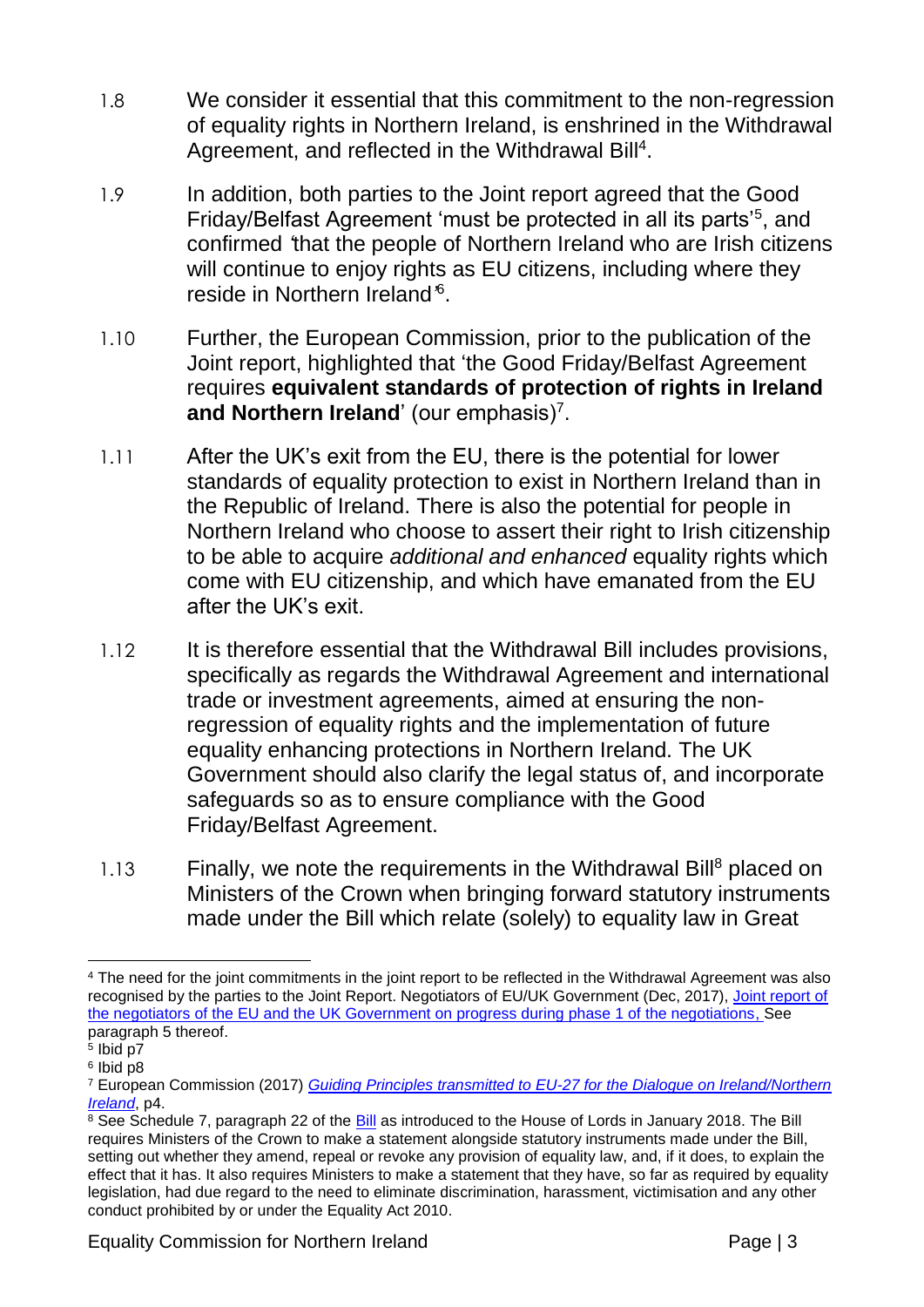Britain. As set out above, we **recommend**, as regards equality law in Northern Ireland, the inclusion of *stronger provisions* in the Withdrawal Bill, that reflect the particular context of Northern Ireland, including the commitments to equality enshrined in the Good Friday/Belfast Agreement, as well as the commitments in the Joint report as regards the non-regression of equality rights in Northern Ireland.

#### **Ensure effective scrutiny of any proposed changes to equality law in Northern Ireland**

We **recommend** that the Withdrawal Bill prohibits the use of delegated powers to amend equality laws in Northern Ireland.

#### *Supporting rationale*

1.14 Whilst the Withdrawal Bill prohibits the use of delegated powers in relation to provisions in the Human Rights Act 1998, there are no similar restrictions as regards equality law in Northern Ireland or in respect of equality law in other parts of the UK. It is essential that there are sufficient safeguards in the Bill so as to ensure the effective and full scrutiny of any proposed changes to equality law in Northern Ireland.

> **Ensure the incorporation of the EU Charter of Fundamental Rights into UK Legislation**

We **recommend** that the Withdrawal Bill provides for the incorporation of the EU Charter of Fundamental Rights into UK legislation.

#### *Supporting rationale*

1.15 It is essential that the functions and fundamental principles of the Charter, including in relation to equality, are fully protected and preserved as the UK exits the EU. We are concerned that the removal of the Charter from UK law will affect the substantive rights that individuals in Northern Ireland, and in other parts of the UK, already benefit from.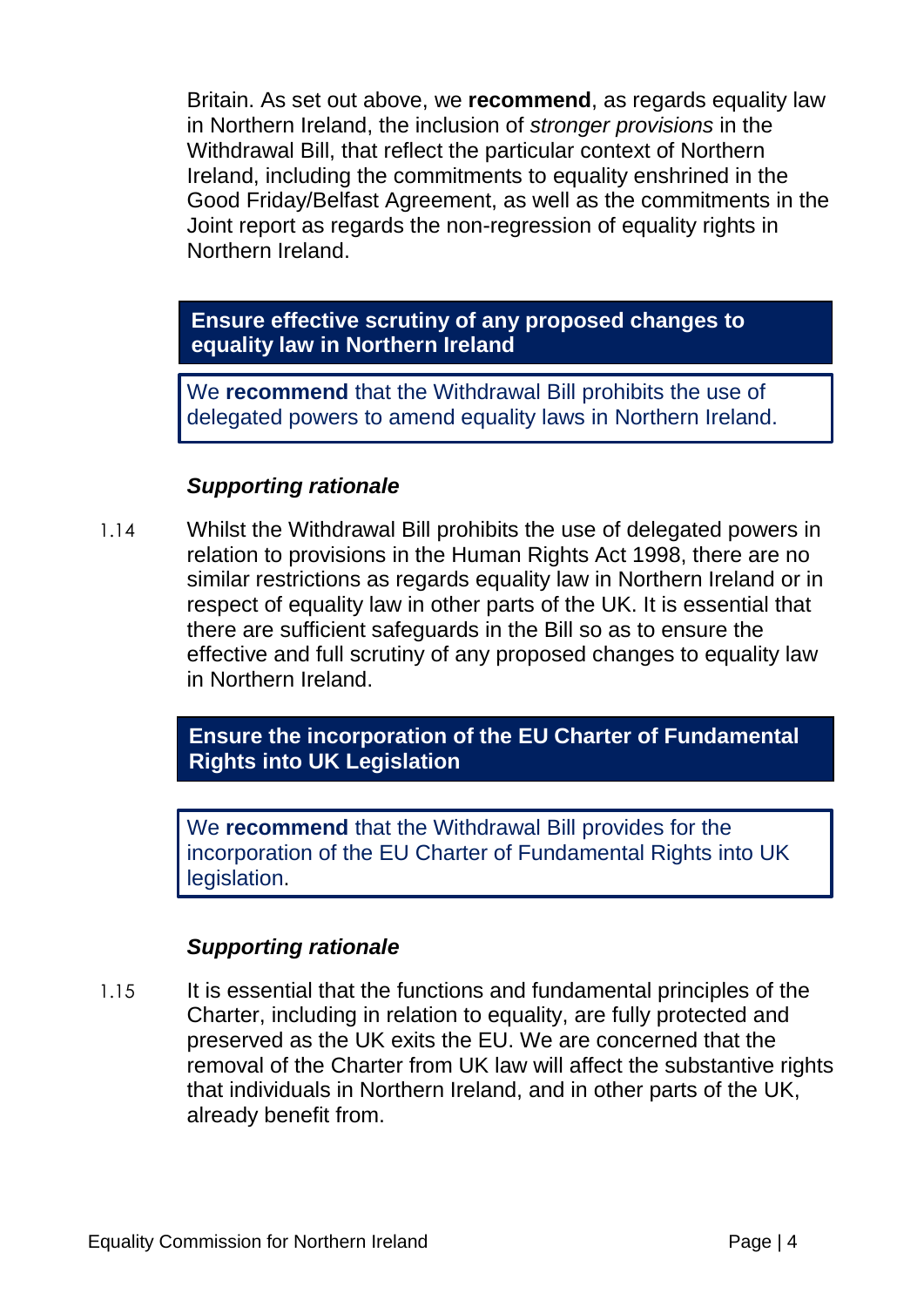#### **Introduction**

- 1.16 The Equality Commission for Northern Ireland ('the Commission') has set out below its **recommendations** on **the European Union (Withdrawal) Bill** ('the Withdrawal Bill'), as introduced into the House of Lords in January 2018.
- 1.17 Our recommendations on the Withdrawal Bill reflect our earlier overarching recommendations $^9$  (March 2017) relating to the UK's exit from the EU, in which we recommended that the Government should:
	- ensure the promotion of equality and good relations are priority issues in EU exit negotiations;
	- ensure no regression from existing equality protections and mechanisms;
	- adopt a best practice approach that includes implementing future relevant equality enhancing protections and best practice;
	- ensure there is no negative impact on equality and good relations for those living in Northern Ireland;
	- ensure effective engagement with key stakeholders, including Section 75 groups<sup>10</sup>.
- 1.18 Our recommendations on the Withdrawal Bill also reflect the particular context of Northern Ireland, including that equality law is a devolved matter in Northern Ireland, and the commitments to equality enshrined in the Good Friday/Belfast Agreement<sup>11</sup>.
- 1.19 Further, the Commission, along with the Equality and Human Rights Commission (EHRC), the Northern Ireland Human Rights Commission (NIHRC) and the Scottish Human Rights Commission (SHRC) recommend that the protection of equality and human rights should remain a priority in negotiations between the UK and the other EU member states $^{12}$ .

<sup>1</sup> <sup>9</sup> ECNI (2017) *[UK's exit from the EU: ECNI Recommendations](http://www.equalityni.org/ECNI/media/ECNI/Publications/Delivering%20Equality/EU-Exit-EqualitySummary.pdf)*

<sup>10</sup> Section 75 of the Northern Ireland Act 1998.

<sup>&</sup>lt;sup>11</sup> The Belfast/ Good Friday [Agreement,](https://www.gov.uk/government/uploads/system/uploads/attachment_data/file/136652/agreement.pdf) 10 April 1998.

<sup>&</sup>lt;sup>12</sup> See EHRC **Briefing, European Union** (Withdrawal) Bill, Second Reading, House of Commons, 7 September 2017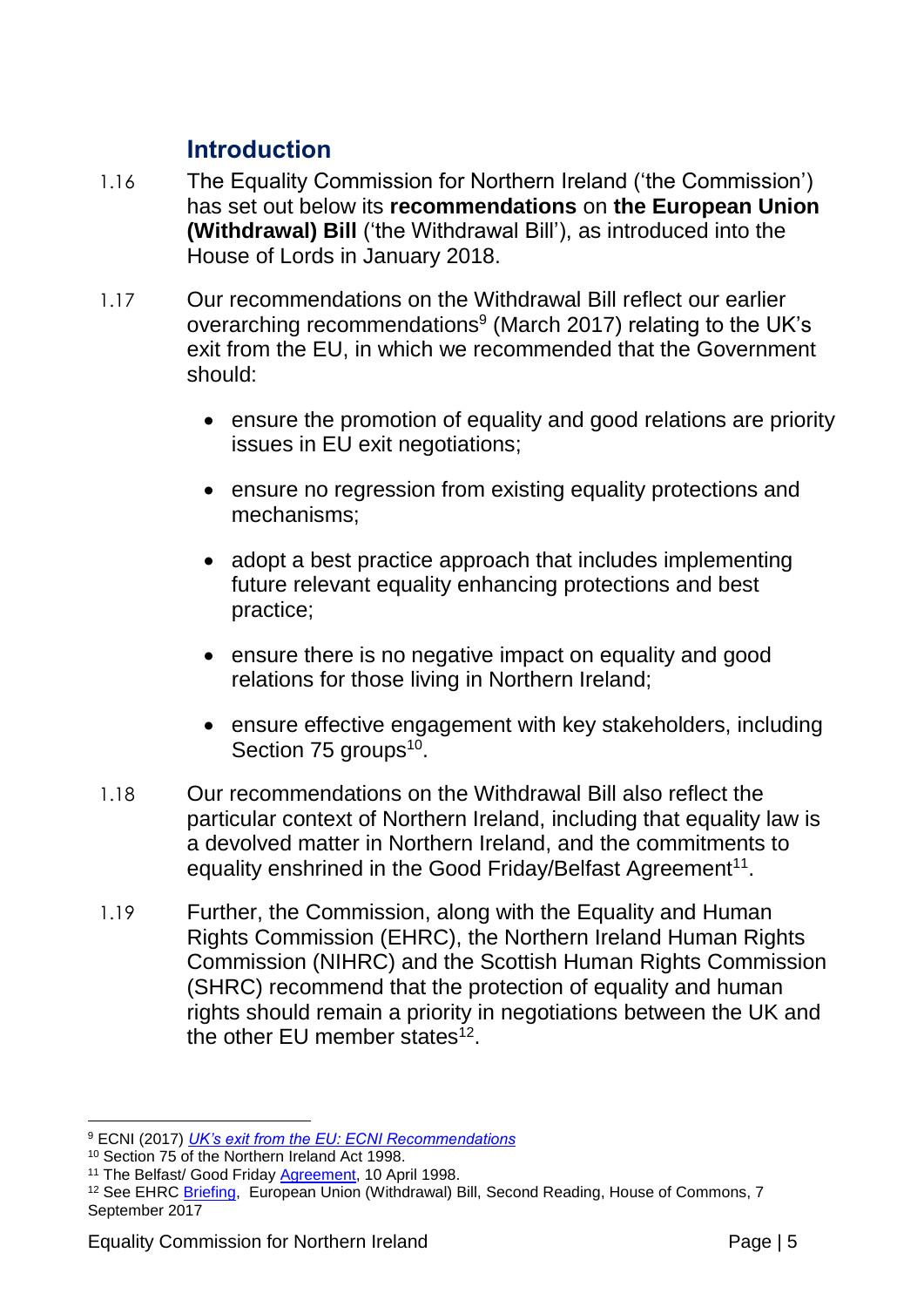- 1.20 In addition, whilst each of these organisations have specific priorities tailored to their individual mandates, we have jointly identified a number of key priority areas which should be protected and advanced in the course of the UK's exit from the EU.
- 1.21 These are:
	- ensuring parliamentary scrutiny of any changes to the UK's equality and human rights legal framework;
	- retaining the UK's equality and human rights legal framework as we leave the EU and ensuring progression, not regression, from existing mechanisms;
	- ensuring the UK is a global leader in equality and human rights and adopts best practice that enhances protections<sup>13</sup>.
- 1.22 Our recommendations also take into account recent developments relevant to equality law in Northern Ireland, including the UK Government's commitments set out in the *Joint report from the negotiators of the EU and the UK Government on progress during phase 1 of the negotiations* (2017)<sup>14</sup> ('the Joint report').
- 1.23 They also take into account legislative changes to the Withdrawal Bill, including those introduced following consideration by the House of Commons between July 2017 and January 2018.

### **Our Recommendations**

**Ensure non-regression of equality rights and implement future equality enhancing protections**

#### **Withdrawal Agreement**

We **recommend** that the Withdrawal Bill ensures that the Withdrawal Agreement provides, as regards equality rights in Northern Ireland, for non-regression of rights, equivalent standards of protection with the Republic of Ireland, and that changes to EU law and interpretations by the Court of Justice of the EU (CJEU) continue to have effect in Northern Ireland.

1

 $13$  ECNI recommendations are available [here,](https://www.equalityhumanrights.com/en/publication-download/healing-divisions-positive-vision-equality-and-human-rights-britain) the EHRC's five point plan is available here, the NIHRC guidance is available [here,](http://www.nihrc.org/news/detail/the-implications-of-brexit-for-human-rights) and the SHRC position statement is available [here.](http://www.scottishhumanrights.com/media/1727/brexit-position-statement-december-20-dec-2016.pdf) <sup>14</sup> Joint report of the negotiators of the EU and the UK Government on progress during phase 1 of the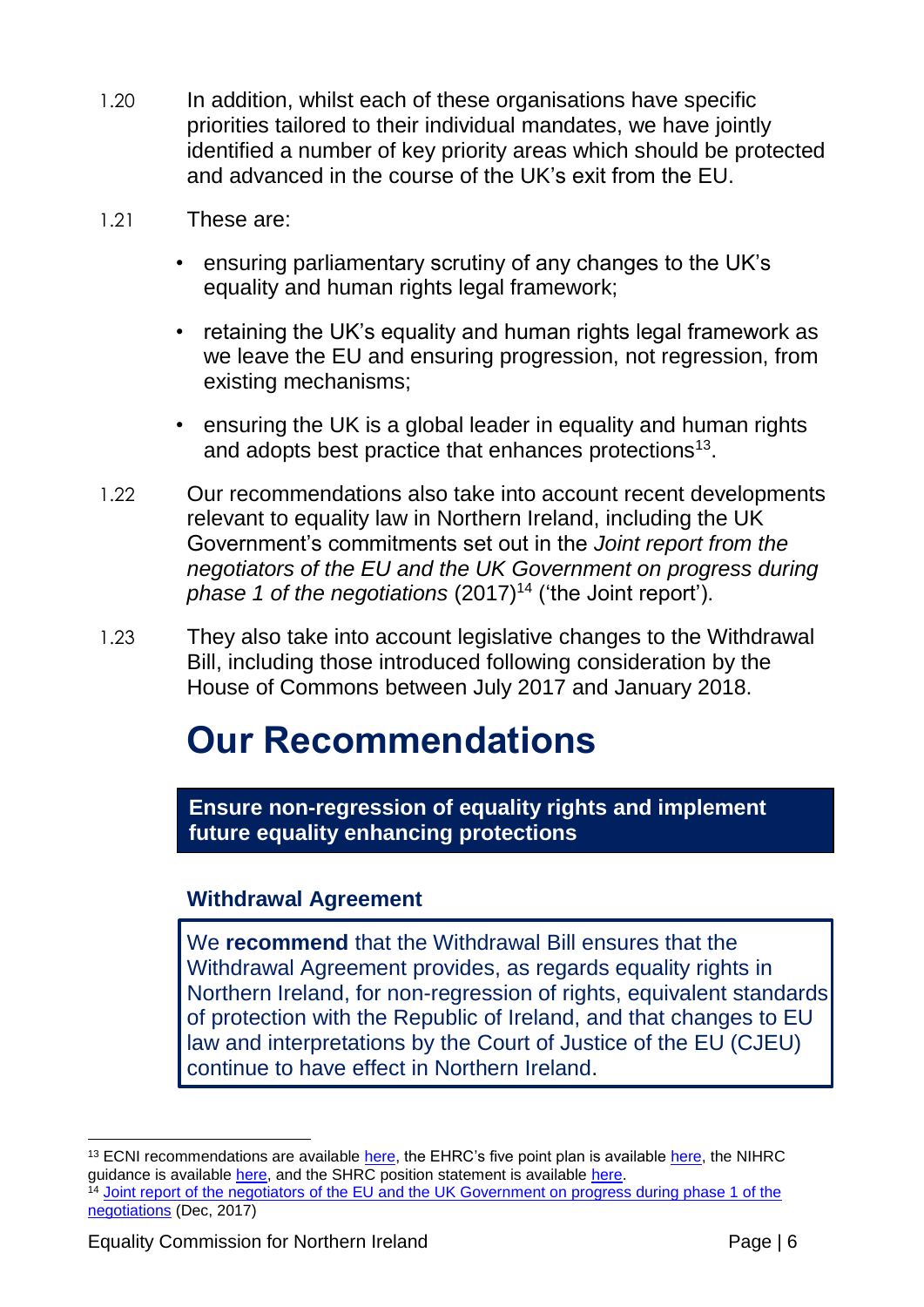Specifically, we **recommend** a new clause in the Withdrawal Bill that will ensure that the Withdrawal Agreement provides that, following the UK's exit from the EU:

- there must be no diminution of non-discrimination and equality rights in Northern Ireland;
- there must be equivalent standards of protection as regards non-discrimination and equality rights in the Republic of Ireland and Northern Ireland;
- amendments to EU law protections against discrimination will continue to be brought into force in Northern Ireland;
- any interpretations by the CJEU as regards EU equality law protections, will continue to be given effect in Northern Ireland; and
- any interpretations by the CJEU as regards the general principles of EU law will continue to be given effect in Northern Ireland, in the same way as before the UK's exit from the EU.

#### **International trade or investment agreements**

We **recommend** a new clause in the Withdrawal Bill that will prohibit the UK Government from agreeing or ratifying an international trade or investment agreement that would require or permit the reduction of any protections for human rights and fundamental freedoms in Northern Ireland, including those relating to non-discrimination and equality, ensured under UK law.

#### **The Good Friday/Belfast Agreement**

We **recommend** the UK Government clarifies the legal status of the Good Friday/Belfast Agreement, and incorporates safeguards so as to ensure compliance with the Good Friday/Belfast Agreement, including in the Withdrawal Agreement and any future trade and investment agreements.

#### *Supporting rationale*

1.24 The Commission has recommended that the Government should commit to ensuring that there is no regression from current levels of protection under equality law in Northern Ireland and no weakening of supporting equality mechanisms<sup>15</sup>.

<sup>1</sup> <sup>15</sup> See ECNI (2017) *[Brexit recommendations](http://www.equalityni.org/ECNI/media/ECNI/Publications/Delivering%20Equality/EU-Exit-EqualitySummary.pdf)*. For further information see [www.equalityni.org/EUExit](http://www.equalityni.org/EUExit) .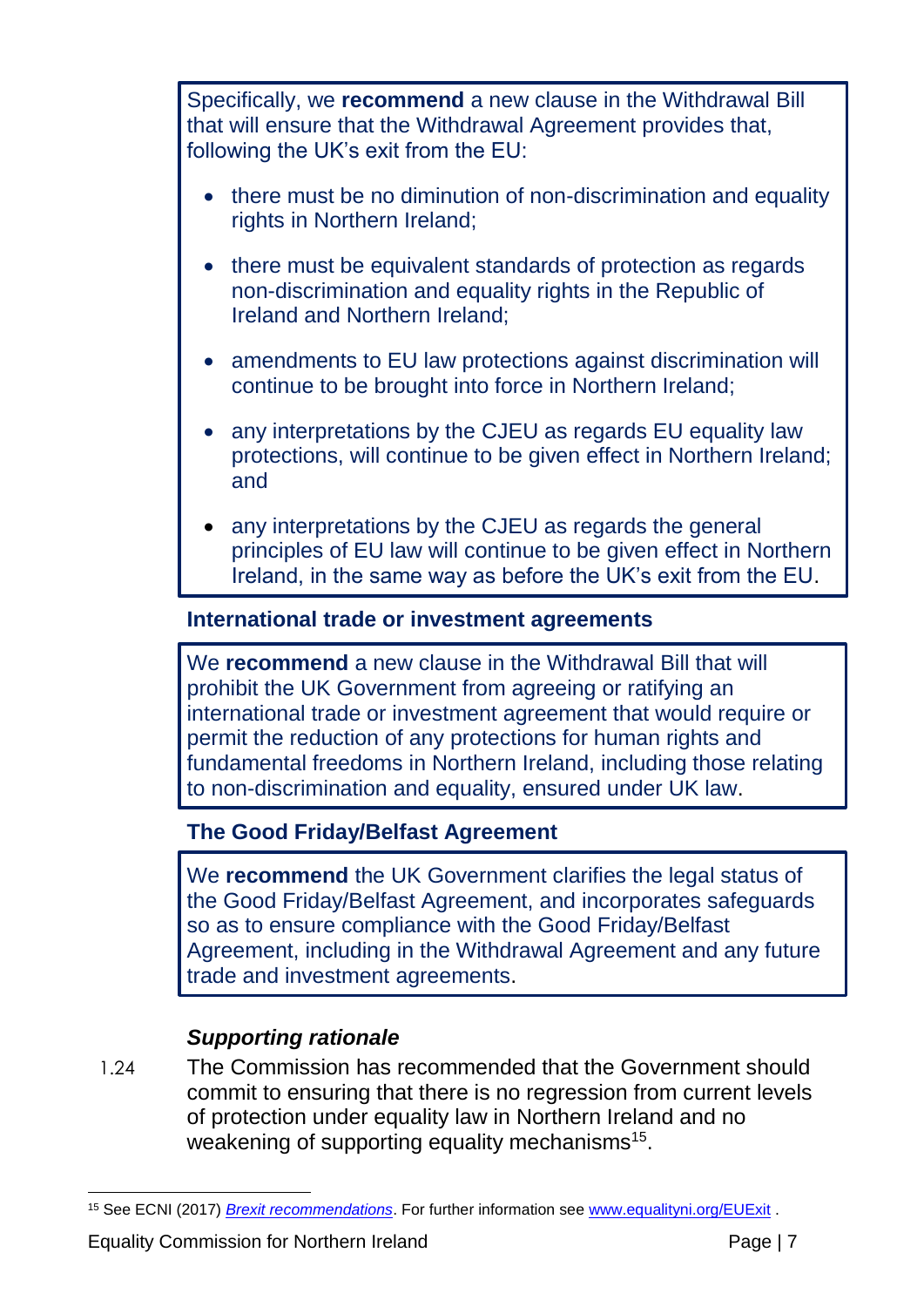- 1.25 We have also recommended that the Government should commit to the implementation in Northern Ireland of key future equality enhancing protections and best practice emanating from the EU and elsewhere. This includes future protections advocated by the EU or others aimed at strengthening rights for equality groups.
- 1.26 We consider that equality and good relations are central to ensuring a prosperous and thriving Northern Ireland. The right to equality of opportunity, including in all social and economic activity, was a core issue in the Good Friday/Belfast Agreement $^{\rm 16}$ .
- 1.27 The Agreement is explicitly founded upon a set of foundational general principles including a commitment to "partnership, equality and mutual respect as the basis of relationships within Northern Ireland, between North and South, and between these islands"<sup>17</sup> .
- 1.28 The UK Government has also confirmed that 'the British-Irish Agreement is binding on the UK Government and Irish Government, and **gives the commitments on equality, parity of esteem and citizenship legal force in international law**' (our emphasis)<sup>18</sup>.
- 1.29 We have recommended that Government should consider and fully mitigate any potential negative impact on work to promote equality and good relations in Northern Ireland and that this should include a consideration of the likely impact on the institutions, guarantees and provisions of the Good Friday/Belfast Agreement.
- 1.30 We welcome the fact that the UK Government has indicated its commitment that the protections covered in the Equality Act 2006, the Equality Act 2010 **and equivalent legislation in Northern Ireland** (our emphasis) will continue to apply once the UK has left the  $EU^{19}$ ; as well as its commitment to protect workers' rights that are enjoyed under EU law and to ensure that they keep pace with the changing labour market.
- 1.31 Further, we note that the UK Government has indicated that it has some of the strongest equalities legislation in the world, and we welcome its commitment to continue to make sure these rights are protected<sup>20</sup>.

<sup>20</sup> Ibid

<sup>1</sup> 16 The Good Friday/ Belfast **Agreement**.

<sup>17</sup> Ibid

<sup>18</sup> UK Government (2017) *[Northern Ireland and Ireland: Position Paper,](https://www.gov.uk/government/uploads/system/uploads/attachment_data/file/638135/6.3703_DEXEU_Northern_Ireland_and_Ireland_INTERACTIVE.pdf)* para 13.

<sup>19</sup> UK Government (March 2017) *[Great Repeal Bill: White Paper](https://www.gov.uk/government/publications/the-great-repeal-bill-white-paper)*: Legislating for the United Kingdom's withdrawal from the European Union.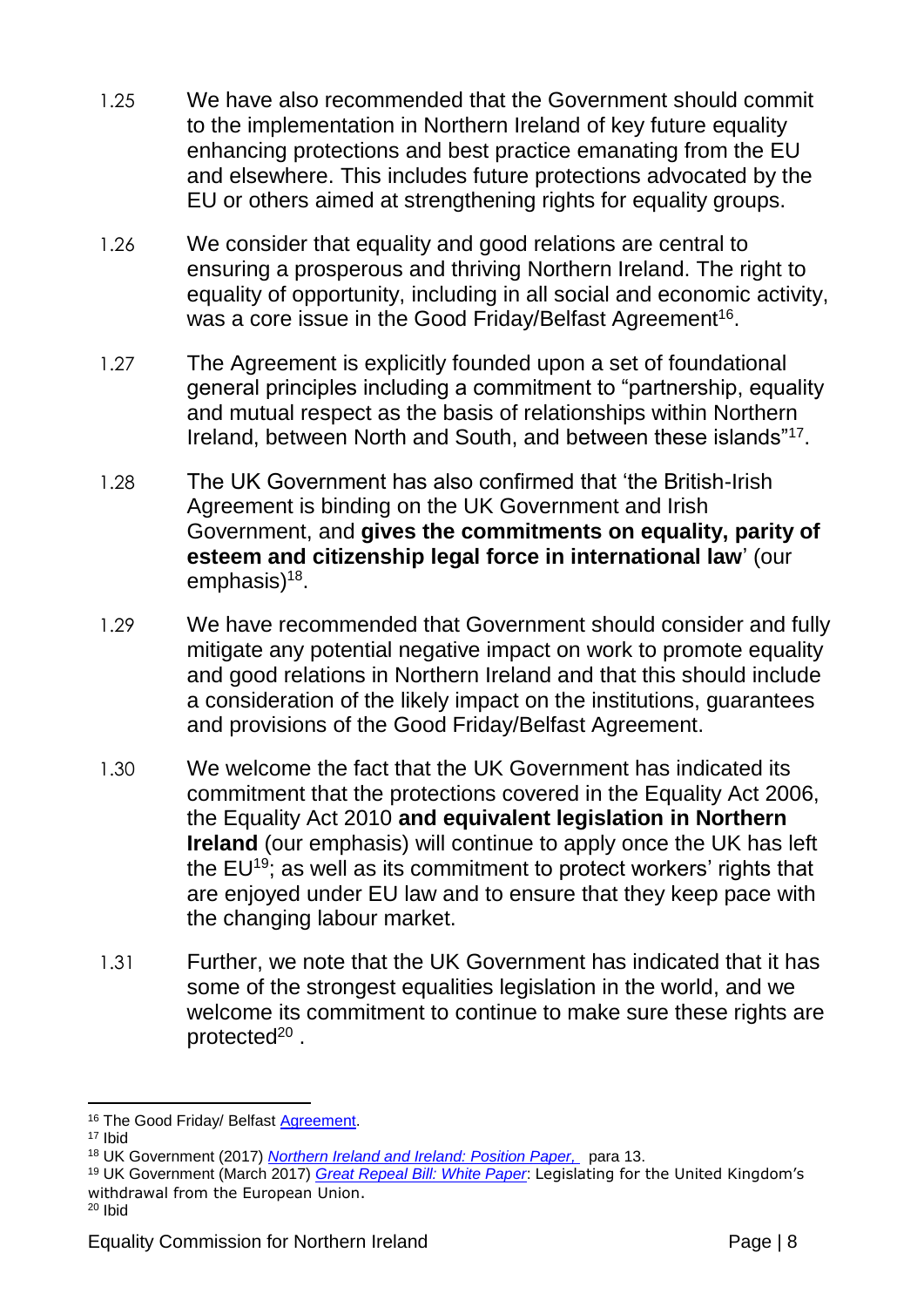- 1.32 We welcome that in the Joint report, the UK Government also committed to 'ensuring that no diminution of rights is caused by its departure from the EU, **including in the area of protection against forms of discrimination enshrined in EU law**' (our emphasis)<sup>21</sup>.
- 1.33 We consider it essential that this commitment to the non-regression of equality rights in Northern Ireland, is enshrined in the Withdrawal Agreement<sup>22</sup>, and reflected in the Withdrawal Bill.
- 1.34 In addition, we welcome the UK Government's commitment set out in the Joint report to facilitate the related work of the institutions and bodies, established by the Good Friday/Belfast Agreement, which includes the Commission, in upholding human rights and equality standards'<sup>23</sup>.
- 1.35 Further, we welcome that both parties agreed that the Good Friday /Belfast Agreement 'must be protected in all its parts'<sup>24</sup>. The parties also confirmed *'*that the people of Northern Ireland who are Irish citizens will continue to enjoy rights as EU citizens, including where they reside in Northern Ireland*'*, and agreed that 'the Withdrawal Agreement should respect and be without prejudice to the rights, opportunities and identity that come with EU citizenship for such people'<sup>25</sup>.
- 1.36 We note that, prior to the publication of the Joint report, the European Commission, in its *Guiding Principles Transmitted to EU-*27 for the Dialogue on Ireland/Northern Ireland<sup>e6</sup> (2017) set out a number of principles and indicated that agreement on these principles will form the basis for the subsequent negotiation of solutions.
- 1.37 Significantly, it highlighted that 'the Good Friday Agreement requires **equivalent standards of protection of rights** in Ireland and Northern Ireland' and that the UK 'should **ensure that no diminution of rights** is caused by the UK's departure from the European Union, **including in the area of protection against**

<sup>&</sup>lt;u>.</u> <sup>21</sup> Negotiators of EU/UK Government (Dec, 2017), Joint report of the negotiators of the EU and the UK [Government on progress during phase 1 of the negotiations,](https://www.gov.uk/government/uploads/system/uploads/attachment_data/file/665869/Joint_report_on_progress_during_phase_1_of_negotiations_under_Article_50_TEU_on_the_United_Kingdom_s_orderly_withdrawal_from_the_European_Union.pdf) p8.

<sup>&</sup>lt;sup>22</sup> The need for the joint commitments in the joint report to be reflected in the Withdrawal Agreement was also recognised by the parties to the Joint Report. Ibid, see paragraph 5 thereof.

<sup>23</sup> Ibid p8.

 $24$  Ibid p7

 $25$  Ibid p8

<sup>26</sup> European Commission (2017) *[Guiding Principles transmitted to EU-27 for the Dialogue on](https://ec.europa.eu/commission/publications/guiding-principles-transmitted-eu27-dialogue-ireland-northern-ireland_en)  [Ireland/Northern Ireland,](https://ec.europa.eu/commission/publications/guiding-principles-transmitted-eu27-dialogue-ireland-northern-ireland_en)* at page 4.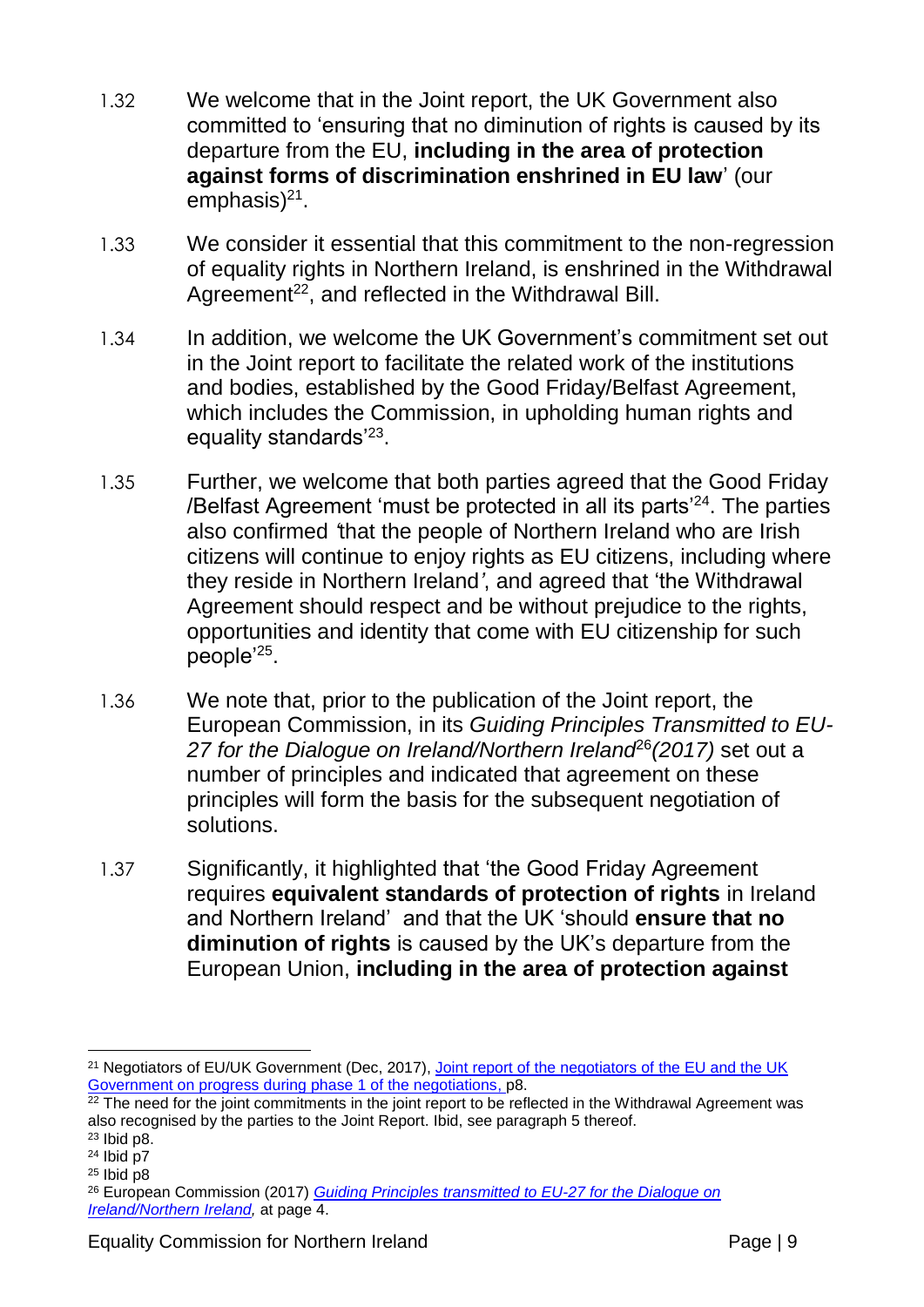**forms of discrimination** currently enshrined in Union law' (our emphasis)<sup>27</sup>.

- 1.38 Currently both the Republic of Ireland and the UK are required to implement the minimum standards of EU law. After the UK's exit from the EU, there is the potential for policy and legislative divergence in the area of equality law between the Republic of Ireland and Northern Ireland, as well as within different parts of the UK, as the UK will no longer be required to implement the minimum requirements of EU law, including EU equality directives.
- 1.39 There are, at present, a number of proposed EU laws relevant to equality which have the potential to enhance protection against discrimination and strengthen rights for equality groups. These include the draft EU Horizontal Directive<sup>28</sup>, the European Accessibility Act<sup>29</sup>, and the draft EU Directive on improving the gender balance of non-executive members of companies  $30$ .
- 1.40 If these EU laws are brought into force and are required to be implemented in the Republic of Ireland, as well as in other EU Member States, there is the potential, if equivalent standards of protections are not similarly introduced in Northern Ireland, for lower standards of equality protection to exist in Northern Ireland than in the Republic of Ireland.
- 1.41 There is also the potential that people in Northern Ireland, who choose to assert their right to Irish citizenship, will be able to acquire *additional and enhanced* equality rights which come with EU citizenship, and which have emanated from the EU after the UK's exit.
- 1.42 We have recommended that the UK Government should commit to the implementation in Northern Ireland of key future equality enhancing protections and best practice emanating from the EU and elsewhere. This includes ensuring that equivalent standards of protection of equality rights exist in Northern Ireland as in the Republic of Ireland, after the UK exits the EU.

<sup>1</sup> <sup>27</sup> Ibid

<sup>&</sup>lt;sup>28</sup> This draft Directive, for example, will, if implemented in its current form, result in additional protection against discrimination and harassment outside the workplace on a range of equality grounds-in particular, age, religion and belief, disability, and sexual orientation.

<sup>&</sup>lt;sup>29</sup> The European Accessibility Act, which will, if implemented in its current form, sets common accessibility requirements for certain key products and services that will help people with disabilities at EU level to participate fully in society. In December 2015, the European Commission commenced a consultation on the [European Accessibility Act.](http://europa.eu/rapid/press-release_IP-15-6147_en.htm)

<sup>&</sup>lt;sup>30</sup> This draft Directive is aimed at redressing the gender balance among non-executive directors of companies listed on stock exchanges. 14.11.2012 COM (2012) 614 FINAL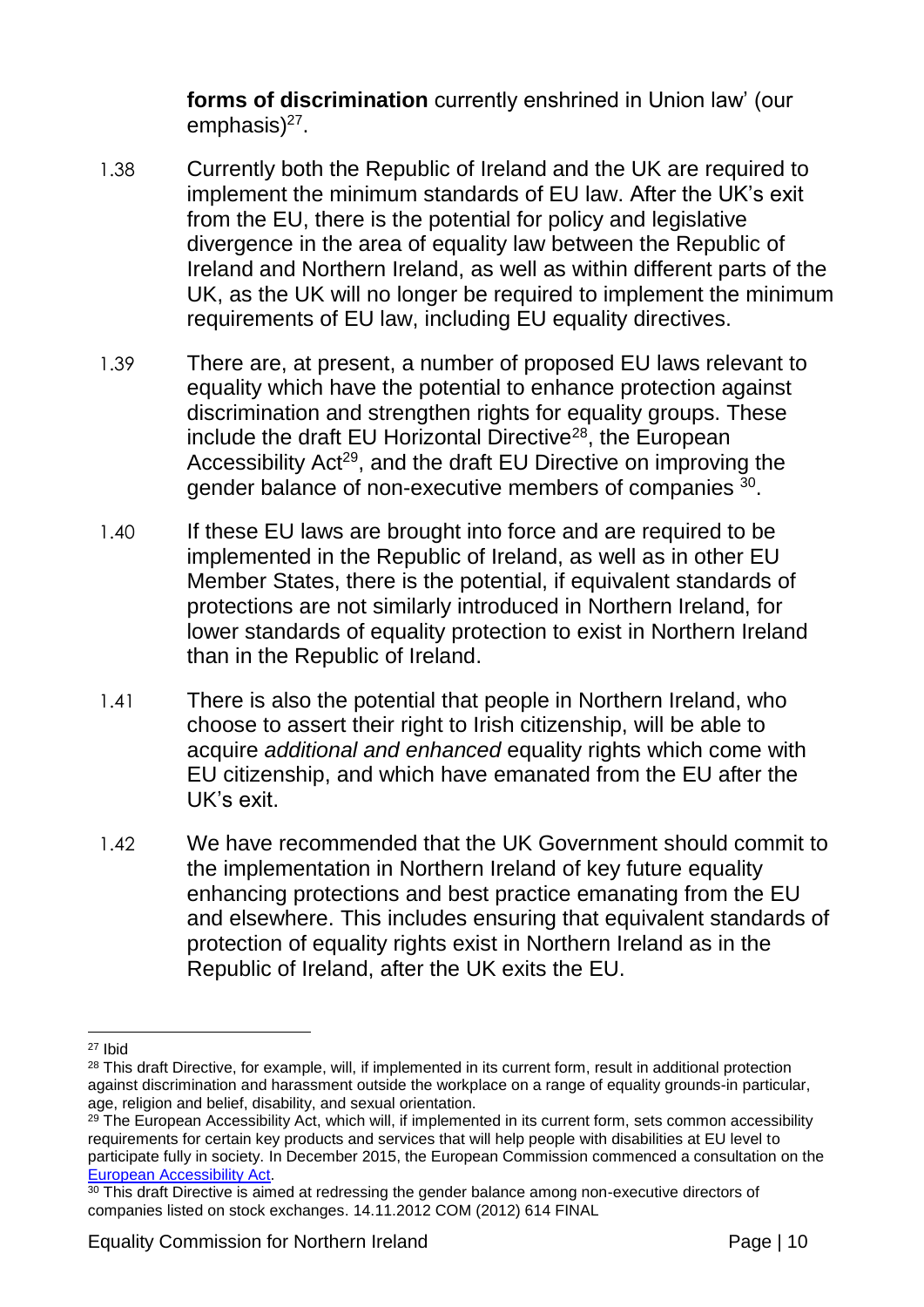- 1.43 This will ensure that *all* citizens of Northern Ireland, regardless of whether or not they choose to assert their right to Irish citizenship, can benefit from any enhanced standards of protection of equality rights that emanate from the EU or elsewhere.
- 1.44 We recognise that the UK Government, the NI Executive, and the Irish Government, have in some areas already gone beyond the required minimum standards of EU law and proactively enhanced and strengthened domestic equality rights and protections.
- 1.45 We also consider that ensuring equivalent standards of protection of equality rights may mean that different forms are used to achieve that aim, and that the particular circumstances of Northern Ireland or the Republic of Ireland may dictate that a different approach is required. For example, the introduction of fair employment legislation in Northern Ireland was introduced to address particular issues in Northern Ireland, including the need for strong and effective legislative to ensure equality of opportunity on the grounds of religious belief and/or political opinion at that time.
- 1.46 We note that the Withdrawal Bill contains a provision that requires Ministers of the Crown to make a statement alongside statutory instruments made under the Bill, setting out whether they amend, repeal or revoke any provision of equality law, and, if it does, to explain the effect that it has. The provision also requires Ministers to make a statement that they have, so far as required by equality legislation, had due regard to the need to eliminate discrimination, harassment, victimisation and any other conduct prohibited by or under the Equality Act 2010'<sup>31</sup>.
- 1.47 First, it is important to note that these requirements do not apply to statutory instruments made by Ministers in the Northern Ireland devolved administration or relate to equality law in Northern Ireland<sup>32</sup>. Secondly, as set out below, we recommend, as regards equality law in Northern Ireland, the inclusion of *stronger provisions* in the Withdrawal Bill, that reflect the particular context of Northern Ireland, including the commitments to equality enshrined in the Good Friday/Belfast Agreement, as well as the commitments in the

<u>.</u>

<sup>&</sup>lt;sup>31</sup> See Schedule 7, paragraph 22 of the **Bill**, as introduced to the House of Lords in January 2018. 32 The requirements apply only to statutory instruments made solely by Ministers of the Crown and only relate to equality legislation in Great Britain. The UK Government has indicated that it is for the devolved authorities to decide what explanatory information they wish to publish alongside any instruments they make. Dept for Exiting the EU (2018), *[EUROPEAN UNION \(WITHDRAWAL\) BILL: Memorandum concerning the](https://publications.parliament.uk/pa/bills/lbill/2017-2019/0079/18079-DPM.pdf)  [Delegated Powers in the Bill for the Delegated Powers and Regulatory Reform Committee](https://publications.parliament.uk/pa/bills/lbill/2017-2019/0079/18079-DPM.pdf) ,* p28.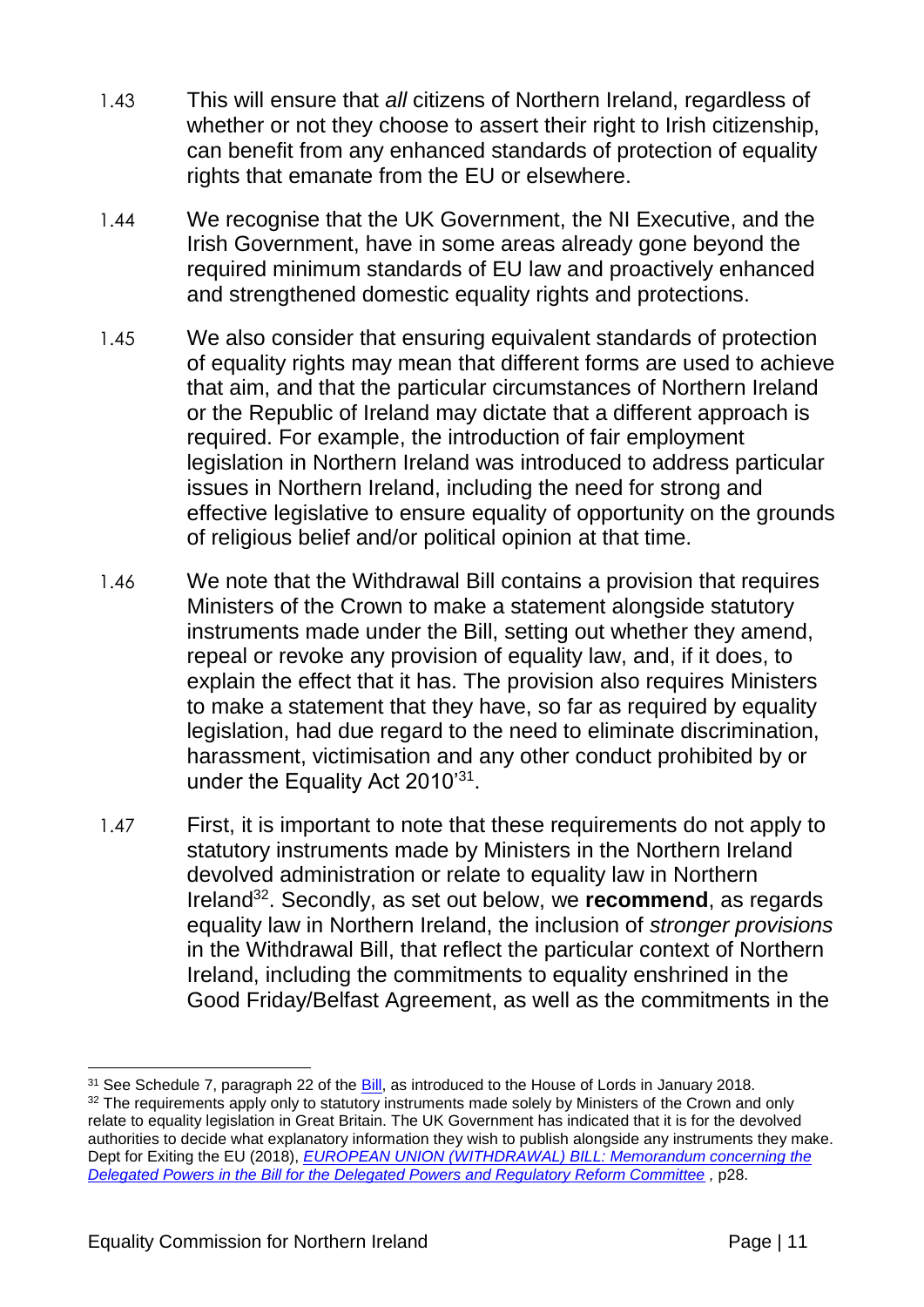Joint report, as regards the non-regression of equality rights in Northern Ireland.

- 1.48 As set out above, equality law in Northern Ireland is currently a devolved matter. We are aware that the UK Government is considering policy areas where EU law intersects with devolved competence and where a UK wide common legislative framework is required.
- 1.49 In the event that Ministers of the Crown are responsible for bringing forward statutory instruments made under the Bill relating to Northern Ireland, we **recommend**, as regards equality law in Northern Ireland, the inclusion of *stronger provisions* in the Withdrawal Bill. These provisions should reflect the particular context of Northern Ireland, including the commitments to equality in the Good Friday/Belfast Agreement, as well as the commitments in the Joint report as regards the non-regression of equality rights in Northern Ireland.
- 1.50 In addition, aligned to our recommendations that the UK Government ensures the non-regression of equality rights and the implementation of future equality enhancing protections in Northern Ireland, and in light of the commitments to equality enshrined in the Good Friday/Belfast Agreement, we **recommend** the inclusion in the Withdrawal Bill of the following clauses relating to provisions in the Withdrawal Agreement and international trade or investments agreements.

#### **Withdrawal Agreement**

- 1.51 We **recommend** that the Withdrawal Bill ensures that the Withdrawal Agreement provides, as regards equality rights in Northern Ireland, for non-regression of rights, equivalent standards of protection with the Republic of Ireland, and that changes to EU law and interpretations by the CJEU continue to have effect in Northern Ireland.
- 1.52 Specifically, we **recommend** a new clause in the Withdrawal Bill that will ensure that the Withdrawal Agreement provides that, following the UK's exit from the EU:
	- there must be no diminution of non-discrimination and equality rights in Northern Ireland;
	- there must be equivalent standards of protection as regards non-discrimination and equality rights in the Republic of Ireland and Northern Ireland;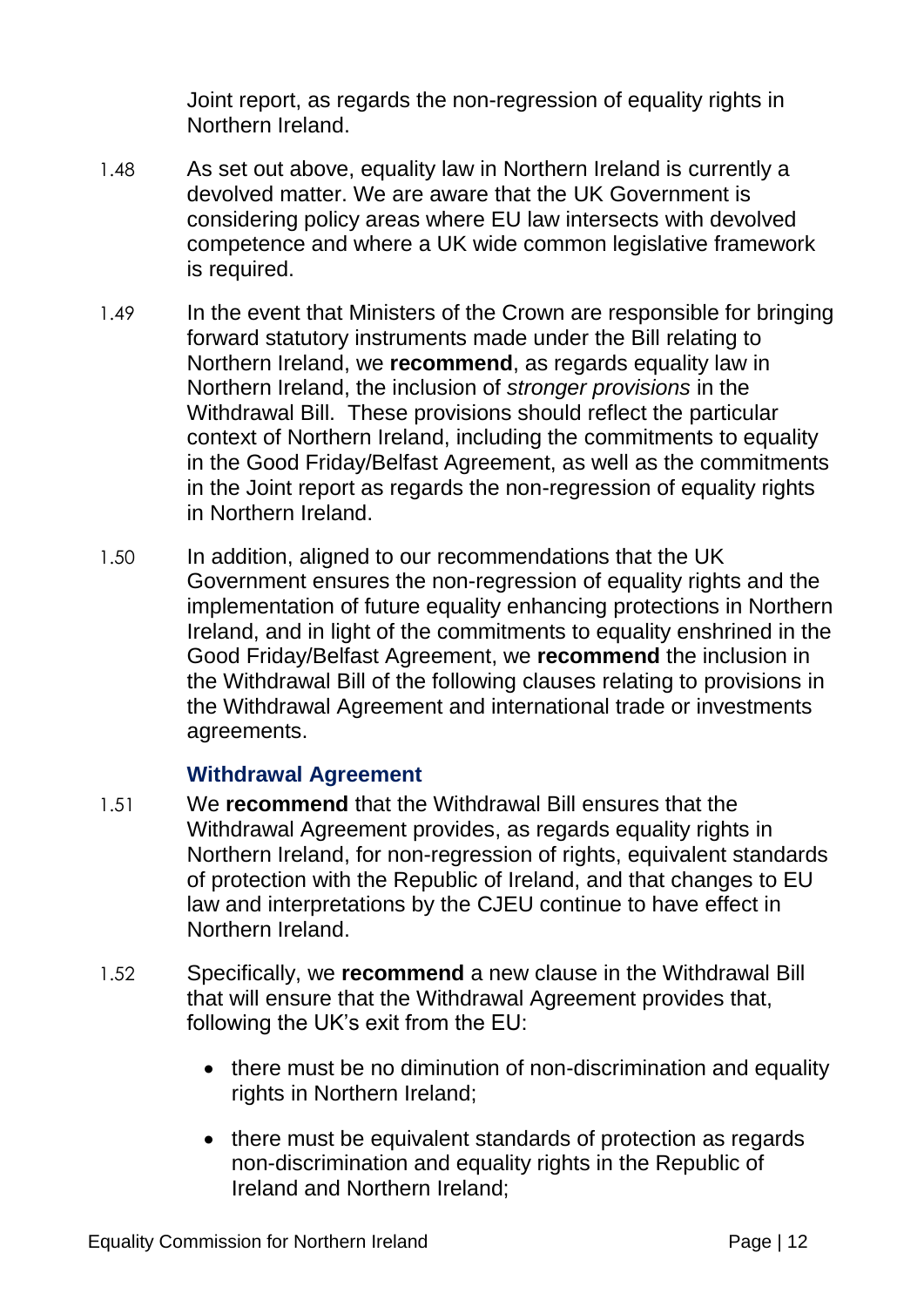- amendments to EU law protections against discrimination will continue to be brought into force in Northern Ireland;
- any interpretations by the CJEU as regards EU equality law protections, will continue to be given effect in Northern Ireland; and
- any interpretations by the CJEU as regards the general principles of EU law will continue to be given effect in Northern Ireland, in the same way as before the UK's exit from the EU.

#### **International Trade/ Investment Agreements**

- 1.53 Further, we **recommend** a new clause in the Withdrawal Bill that will prohibit the UK Government from agreeing or ratifying an international trade or investment agreement that would require or permit the reduction of any protections for human rights and fundamental freedoms in Northern Ireland, including those relating to non-discrimination and equality, ensured under UK law.
- 1.54 We note that the UK Parliament's Joint Committee on Human Rights in its report on *The human rights implications of Brexit* <sup>33</sup> (2016) highlighted that 'the EU has included human rights clauses in trade agreements for many years'. It also indicates that 'in circumstances where the UK exits the EU, if it has to negotiate and enter into trade agreements with other states, the Government should, at the very least, ensure that the standards included in current agreements are maintained'.
- 1.55 It further states that 'any dilution of standards would give rise to a potential imbalance between UK standards and EU standards which would extremely undesirable', and that 'there is, in principle, an argument to be made that if the UK enters into any new agreements, this is an opportunity to raise standards'.
- 1.56 In addition, as highlighted above, the UK Government has committed to 'ensuring that no diminution of rights is caused by its departure from the EU, including in the area of protection against forms of discrimination enshrined in EU law' $^{34}$ .

<sup>&</sup>lt;u>.</u> <sup>33</sup> Joint Committee on Human Rights (2016) *[The human rights implications of Brexit](https://publications.parliament.uk/pa/jt201617/jtselect/jtrights/695/69502.htm)*, paragraph 105. 34 Negotiators of EU/UK Government (Dec, 2017), Joint report of the negotiators of the EU and the UK [Government on progress during phase 1 of the negotiations,](https://www.gov.uk/government/uploads/system/uploads/attachment_data/file/665869/Joint_report_on_progress_during_phase_1_of_negotiations_under_Article_50_TEU_on_the_United_Kingdom_s_orderly_withdrawal_from_the_European_Union.pdf) at p8.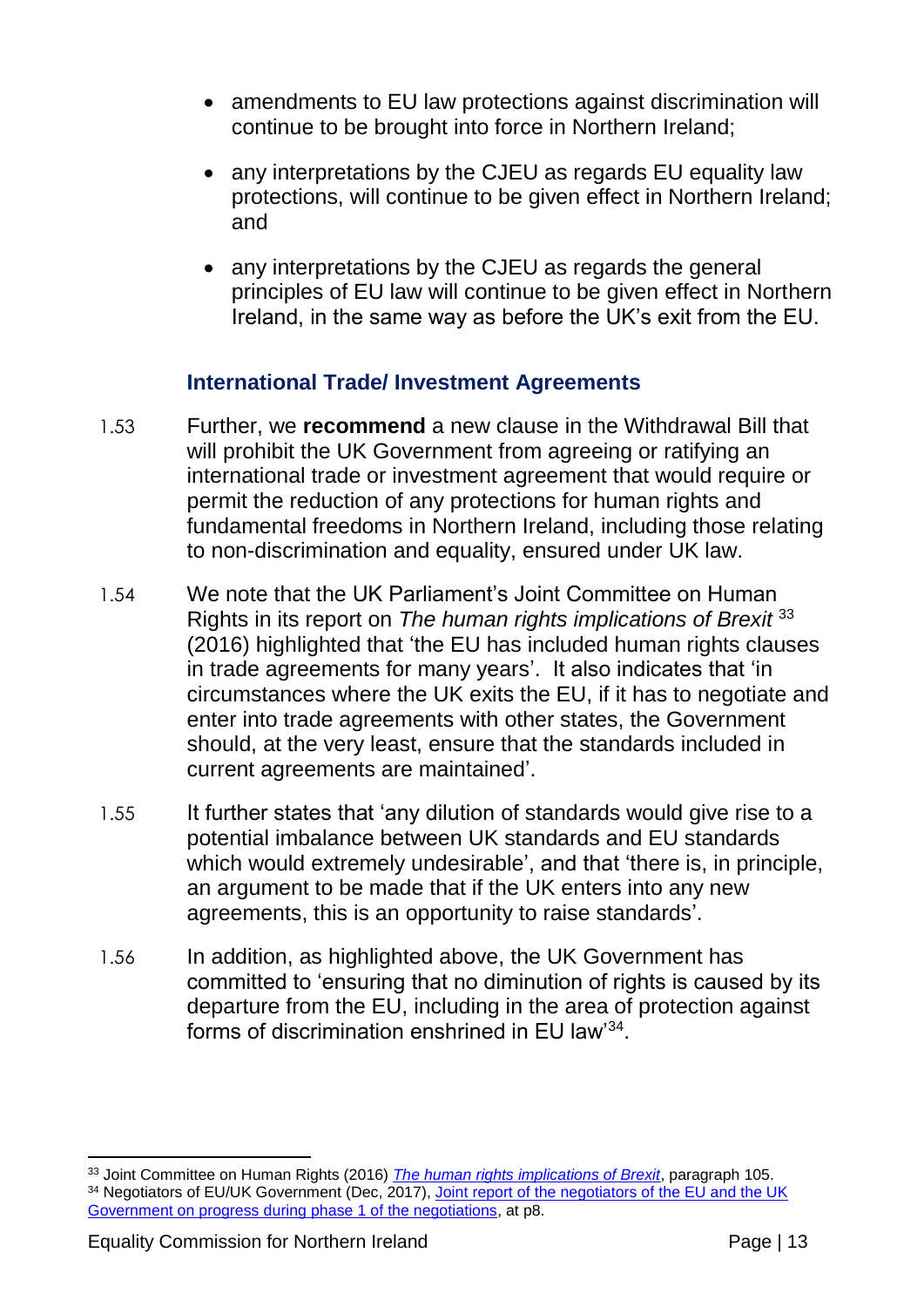#### **The Good Friday/ Belfast Agreement**

- 1.57 In addition, we **recommend** that the UK Government clarifies the legal status of Good Friday/Belfast Agreement and incorporates safeguards so as to ensure compliance with the Good Friday/Belfast Agreement, including in the Withdrawal Agreement and any future trade and investment agreements.
- 1.58 As set out above, the UK Government has confirmed that 'the British-Irish Agreement is binding on the UK Government and Irish Government, and gives the commitments on equality, parity of esteem and citizenship legal force in international law'<sup>35</sup>. Further, both parties to the *Joint report* agreed that the Good Friday/ Belfast Agreement 'must be protected in all its parts'<sup>36</sup>.
- 1.59 However, given that the UK Supreme Court, in its decision in *Miller<sup>37</sup>* did not recognise that the Good Friday/Belfast Agreement was legally enforceable in UK law, we recommend that the legal status of the Good Friday/Belfast Agreement is clarified.
- 1.60 We also consider that there is a need to incorporate safeguards so as to ensure compliance with the Good Friday/Belfast Agreement, including in the Withdrawal Agreement and any future trade and investment agreements.

**Ensure effective scrutiny of any proposed changes to equality law in Northern Ireland**

We **recommend** the Withdrawal Bill should prohibit the use of delegated powers to amend equality laws in Northern Ireland.

#### *Supporting rationale*

1.61 The Withdrawal Bill will confer wide ranging powers on the UK Government and the devolved administrations in relation to domestic legislation within areas of devolved competence, to make secondary legislation to correct retained EU law. These powers will allow for corrections to be made to both primary and secondary legislation (known as '*Henry VIII*' powers). The powers will also enable the UK Government and devolved administrations to

<sup>&</sup>lt;u>.</u> <sup>35</sup> UK Government (2017) *[Northern Ireland and Ireland: Position Paper,](https://www.gov.uk/government/uploads/system/uploads/attachment_data/file/638135/6.3703_DEXEU_Northern_Ireland_and_Ireland_INTERACTIVE.pdf)* para 13.

<sup>36</sup> Negotiators of EU/UK Government (Dec, 2017), Joint report of the negotiators of the EU and the UK [Government on progress during phase 1 of the negotiations,](https://www.gov.uk/government/uploads/system/uploads/attachment_data/file/665869/Joint_report_on_progress_during_phase_1_of_negotiations_under_Article_50_TEU_on_the_United_Kingdom_s_orderly_withdrawal_from_the_European_Union.pdf) p7.

<sup>&</sup>lt;sup>37</sup> [Supreme Court judgment](https://www.supremecourt.uk/cases/docs/uksc-2016-0196-judgment.pdf) 24 Jan 2017: R (Gina Miller & Dos Santos) v Secretary of State for Exiting the European Union.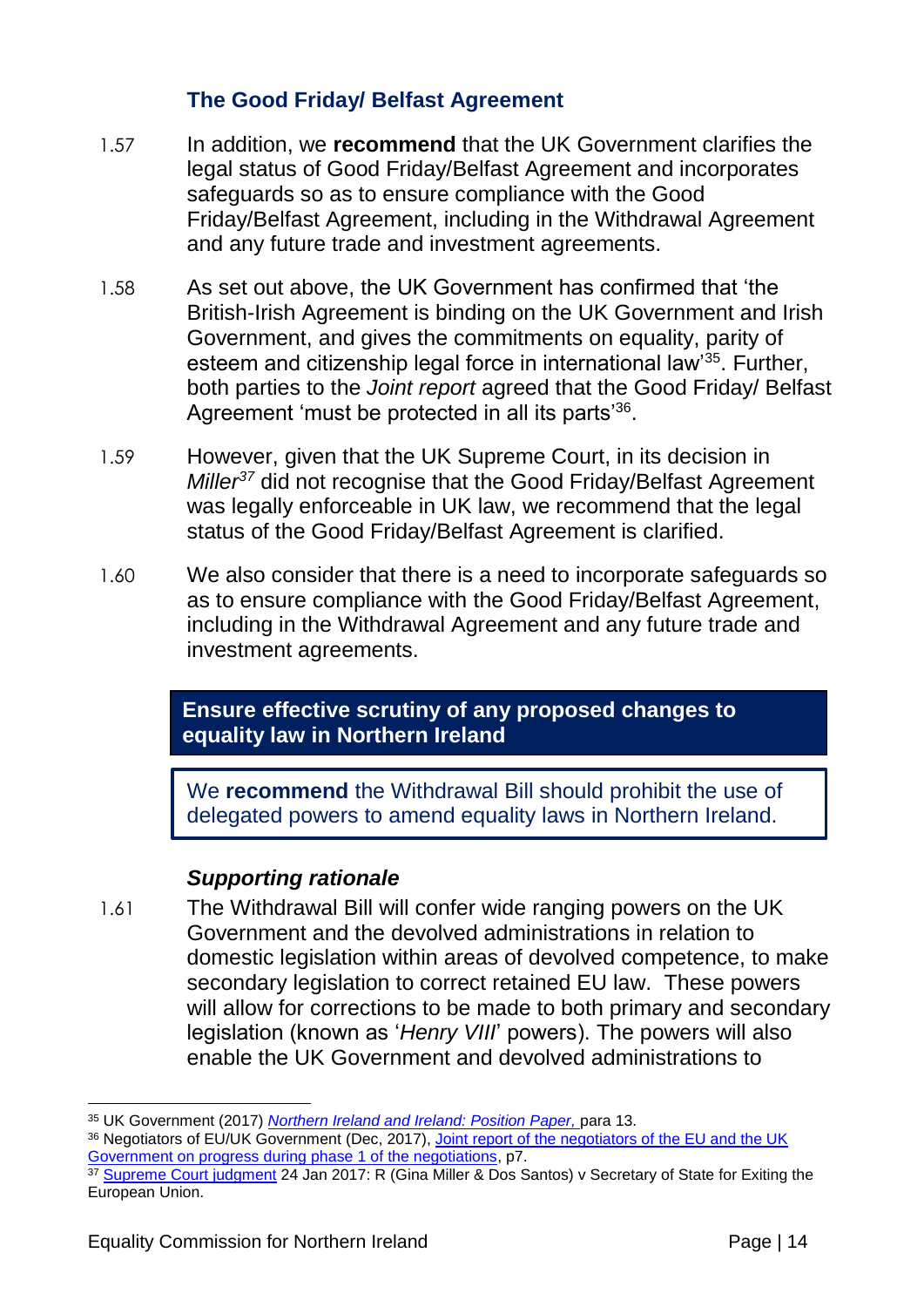comply with international obligations, and to implement the Withdrawal Agreement.

- 1.62 Whilst the Withdrawal Bill prohibits the use of these delegated powers in relation to provisions in the Human Rights Act 1998, there are no similar restrictions in the Bill on the use of delegated powers as regards equality law in Northern Ireland, or in respect of equality law in other parts of the UK.
- 1.63 We are concerned that the wide ranging delegated powers proposed under the Withdrawal Bill, including as regards the devolved administration in Northern Ireland<sup>38</sup>, do not have sufficient safeguards and levels of scrutiny.
- 1.64 We note that, whilst it is proposed in the Bill that Parliament or the devolved administrations will be able to scrutinise statutory instruments made under these delegated powers, most statutory instruments will be subject to the 'negative procedure'. This means that in only very limited circumstances will the 'affirmative procedure' apply and the express consent of Parliament or the devolved administrations be required.
- 1.65 We note that the UK Parliament's Joint Committee on Human Rights (2016) has indicated that '…the Government must resist the temptation to allow laws relating to fundamental rights to be repealed by secondary legislation for reasons of expediency. If rights are to be changed there should be an opportunity for both Houses to seek both to amend and to vote on such changes<sup>'39</sup>.
- 1.66 We also note that the Withdrawal Bill makes provision for a *sifting committee*, with a power to make a recommendation as regards the correct procedure (affirmative/ negative) to be followed for statutory instruments laid by a Minister of Crown<sup>40</sup>.
- 1.67 It is important to note that this sifting procedure applies only to statutory instruments laid before the House of Commons by Ministers of Crown, and therefore would not apply to statutory instruments being brought forward by Ministers in the Northern Ireland devolved administration. Further, such a sifting procedure<sup>41</sup>,

<sup>40</sup> The Bill requires that Ministers of the Crown lay statutory instruments that they are proposing to make under the negative procedure, pursuant to the powers in the Bill, before the House of Commons. These instruments are laid so that they may be considered by a sifting committee. Dept for Exiting the EU (2018), *[EUROPEAN UNION \(WITHDRAWAL\) BILL: Memorandum concerning the Delegated Powers in the Bill for](https://publications.parliament.uk/pa/bills/lbill/2017-2019/0079/18079-DPM.pdf)  [the Delegated Powers and Regulatory Reform Committee](https://publications.parliament.uk/pa/bills/lbill/2017-2019/0079/18079-DPM.pdf) p27*

<sup>&</sup>lt;u>.</u> 38 The Commission recognises that the devolved administration in Northern Ireland is currently suspended. <sup>39</sup> Joint Committee on Human Rights (2016) *[The human rights implications of Brexit](https://publications.parliament.uk/pa/jt201617/jtselect/jtrights/695/69502.htm)*, paragraph 92.

<sup>&</sup>lt;sup>41</sup> Or a procedure of a similar nature, had it applied in the specific context of the devolved administration in Northern Ireland.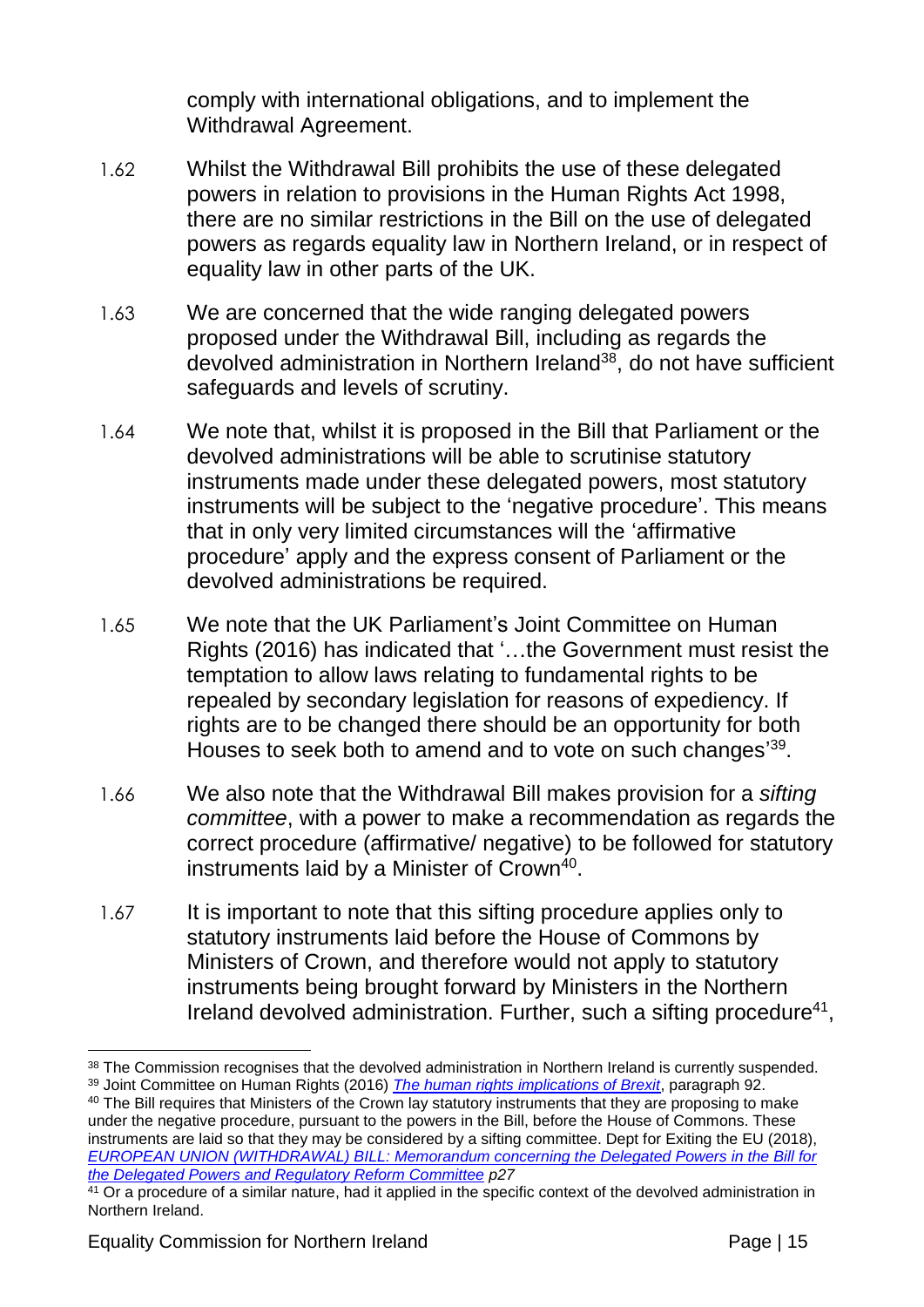does not address our recommendation that the Withdrawal Bill prohibits the use of delegated powers to amend equality laws in Northern Ireland.

- 1.68 As regards equality law in Northern Ireland, the implementation of this sifting procedure, rather than the inclusion of provisions in the Bill that prohibit the use of delegated powers to amend equality laws in Northern Ireland, becomes particularly relevant in the event that Ministers of the Crown are responsible for bringing forward statutory instruments<sup>42</sup> made under the Bill *relating to Northern Ireland*<sup>43</sup> .
- 1.69 We therefore **recommend** that the Withdrawal Bill is amended so as to prohibit the use of delegated powers by Ministers, including by Ministers in the Northern Ireland devolved administration, to amend equality laws in Northern Ireland. Delegated powers, including *Henry VIII* powers, should not be used to make any significant policy changes to equality law in Northern Ireland.
- 1.70 There should be sufficient safeguards in the Bill so as to ensure the effective and full scrutiny of any proposed changes to equality law in Northern Ireland. Any proposed changes to equality law in Northern Ireland by the devolved administration should be made through the affirmative procedure so as to allow for effective scrutiny of any proposed changes. In the event that equality law in Northern Ireland is not devolved, we recommend that any changes to equality law in Northern Ireland are made by primary legislation, rather than through delegated powers, and subject to the full scrutiny of Parliament.

**Ensure the incorporation of the EU Charter of Fundamental Rights into UK legislation**

We **recommend** that the Withdrawal Bill provides for the incorporation of the EU Charter of Fundamental Rights into UK legislation.

#### *Supporting rationale*

1.71 The Withdrawal Bill will remove the EU Charter of Fundamental Rights ('the Charter') from UK law. The Charter contains the fundamental rights and principles protected in EU law. These

<sup>1</sup> 42 Statutory instruments to be laid before the House of Commons.

<sup>43</sup> For example, although equality law in Northern Ireland is currently a devolved matter, we are aware that the UK Government is considering policy areas where EU law intersects with devolved competence and where a UK wide common legislative framework is required.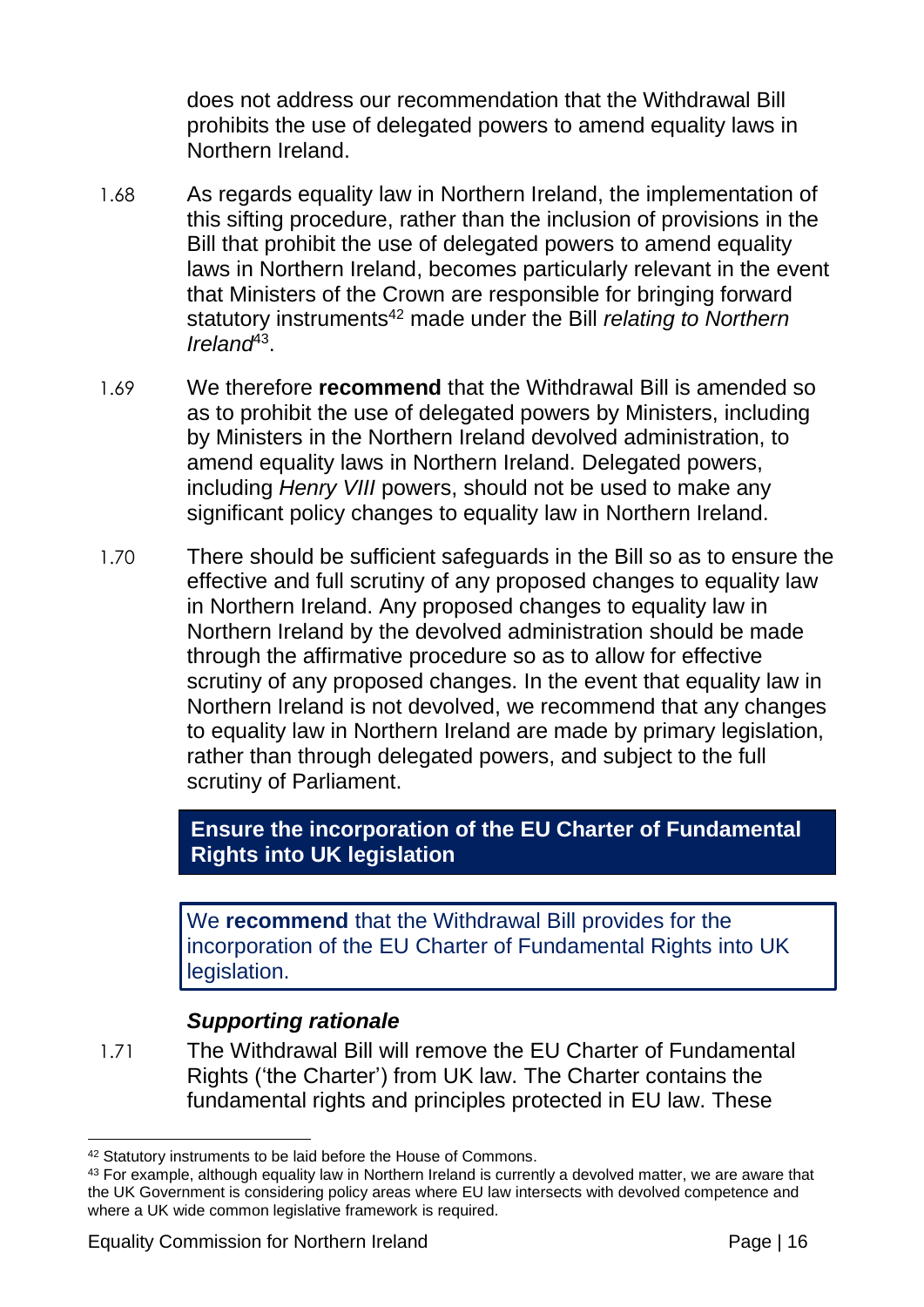include equality before the law, non-discrimination and equality between men and women.

- 1.72 We note that the UK Government's position is that the removal of the Charter will not affect the substantive rights from which individuals already benefit in the UK. We also note the Government's commitment to 'look again at some of the technical detail about how the Bill deals with the general principles of EU law'<sup>44</sup> .
- 1.73 We consider that it is essential that the functions and fundamental principles of the Charter, including in relation to equality, are fully protected and preserved as the UK exits the EU.
- 1.74 We are concerned that the removal of the Charter from UK law will affect the substantive rights that individuals in Northern Ireland, and in other parts of the UK, already benefit from. We note that a recent House of Commons Library briefing paper has identified that the Charter has some substantive and procedural advantages over the European Convention on Human Rights (ECHR)<sup>45</sup>. It has noted that although the Charter applies to the UK only within the scope of EU law, there are stronger remedies available for incompatibility with the Charter, compared to claims under the Human Rights Act 1998.
- 1.75 The paper also highlights some potential impacts on human rights protections if the Charter is not retained in UK law. These include, for example, that rights might be lost when EU law is amended by delegated powers proposed under the Bill, as these delegated powers have only limited human rights safeguards.
- 1.76 In addition, the briefing paper highlights that the retention of *general principles of EU law* would have only a limited effect, because failure to comply with general principles of EU law could no longer be used as the basis for a right of action in domestic law in the UK or to disapply or quash legislation.
- 1.77 We note that the UK Government, as regards the Bill's provisions on changes to the way in which general principles of EU law operate in UK law after the UK exits, has acknowledged that there may be 'a limited impact on individuals protected under the Equality Act 2010<sup>'46</sup>. The general principles include equality before the law, non-discrimination and equality between men and women. It is

<sup>&</sup>lt;u>.</u> <sup>44</sup> UK Government (2017), *[EU Charter: Right by Right Analysis](https://www.gov.uk/government/uploads/system/uploads/attachment_data/file/664891/05122017_Charter_Analysis_FINAL_VERSION.pdf) , p5*

<sup>45</sup> House of Commons Library (2017) *Briefing Paper: [EU \(Withdrawal Bill\)](http://researchbriefings.files.parliament.uk/documents/CBP-8079/CBP-8079.pdf)*

<sup>46</sup> Dept for Exiting the EU (2017) [The Repeal Bill: Equality Analysis,](https://www.gov.uk/government/uploads/system/uploads/attachment_data/file/629244/European_Union__Withdrawal__Bill_equality_analysis.pdf) page 7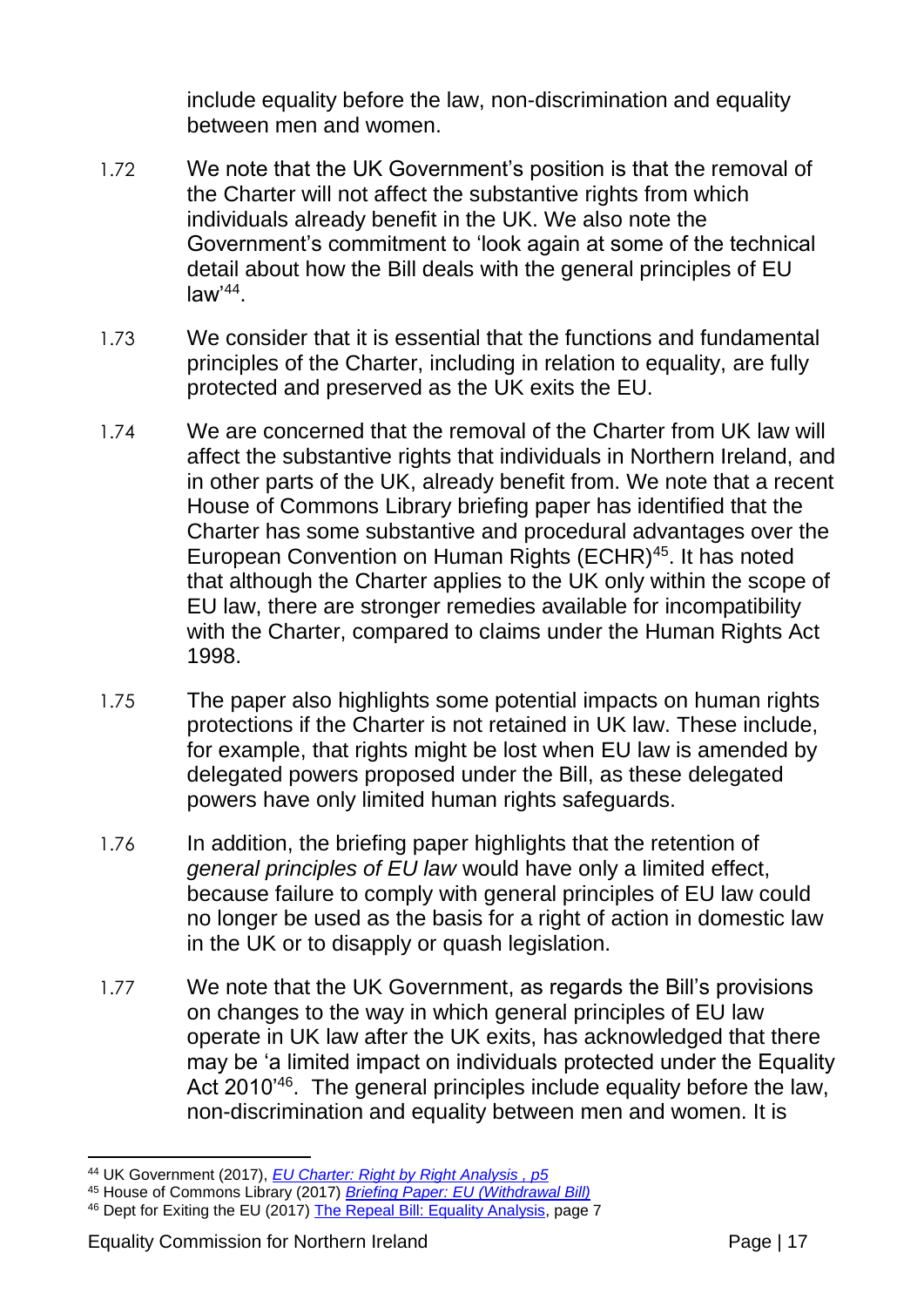important to note that there have been cases where national courts have been required to disapply national law on the grounds that it was in breach of the non-discrimination principle<sup>47</sup>.

- 1.78 Further, the briefing paper indicates that Charter provisions corresponding to a human rights treaty provision that the UK has not ratified, or has ratified but not made enforceable under domestic law, 'would no longer have even the limited enforceability provided indirectly by the Charter'<sup>48</sup>.
- 1.79 Further, we note that the Joint Committee on Human Rights in its recent report on the Withdrawal Bill<sup>49</sup> (2018), in which it outlines its response to the UK Government's 'right by right' analysis of the Charter<sup>50</sup>, has highlighted a number of reasons why 'rights may be diminished owing to the exclusion of the Charter'. It also concluded that the exclusion of the Charter from domestic law results in a complex human rights landscape which is uncertain and that legal uncertainty was likely to undermine the protection of rights<sup>51</sup>.
- 1.80 We also note that a legal opinion commissioned by the Equality and Human Rights Commission (EHRC) has concluded that a failure to preserve relevant parts of the Charter in domestic law after Brexit will lead to a significant weakening of the current system of human rights protection in the UK $^{52}$ .
- 1.81 We therefore **recommend** that the Withdrawal Bill includes a new clause that provides for the incorporation of the Charter into UK legislation, in a similar way to which the European Convention on Human Rights was incorporated into UK law in the Human Rights Act.

#### **Further Information**

1.82 The Commission is an independent public body established under the Northern Ireland Act 1998. Our powers and duties derive from a number of statutes providing protection against discrimination on the grounds of age, disability, race, religion and political opinion, sex and sexual orientation in Northern Ireland. We also have responsibilities arising from the Northern Ireland Act 1998 in

<sup>&</sup>lt;u>.</u> <sup>47</sup> For example, *Mangold v Helm (2005)*,as cited in [The Repeal Bill: Equality Analysis](https://www.gov.uk/government/uploads/system/uploads/attachment_data/file/629244/European_Union__Withdrawal__Bill_equality_analysis.pdf) page 6

<sup>48</sup> House of Commons Library (2017) *Briefing Paper: [EU \(Withdrawal Bill\)](http://researchbriefings.files.parliament.uk/documents/CBP-8079/CBP-8079.pdf)* page 43

<sup>49</sup> Joint Committee on Human Rights (2018), *Legislative Scrutiny: [The EU \(Withdrawal\) Bill: A Right by Right](https://publications.parliament.uk/pa/jt201719/jtselect/jtrights/774/774.pdf)  [Analysis](https://publications.parliament.uk/pa/jt201719/jtselect/jtrights/774/774.pdf)*

<sup>50</sup> UK Government (2017), *[EU Charter: Right by Right Analysis](https://www.gov.uk/government/uploads/system/uploads/attachment_data/file/664891/05122017_Charter_Analysis_FINAL_VERSION.pdf)*

<sup>51</sup> Joint Committee on Human Rights (2018), *Legislative Scrutiny: [The EU \(Withdrawal\) Bill: A Right by Right](https://publications.parliament.uk/pa/jt201719/jtselect/jtrights/774/774.pdf)*  [Analysis,](https://publications.parliament.uk/pa/jt201719/jtselect/jtrights/774/774.pdf) p<sub>24</sub>.

<sup>52</sup> [Legal opinion](https://www.equalityhumanrights.com/sites/default/files/eu-withdrawal-bill-legal-advice-jason-coppel-qc.pdf) by Jason Coppel QC (2018), commissioned by EHRC.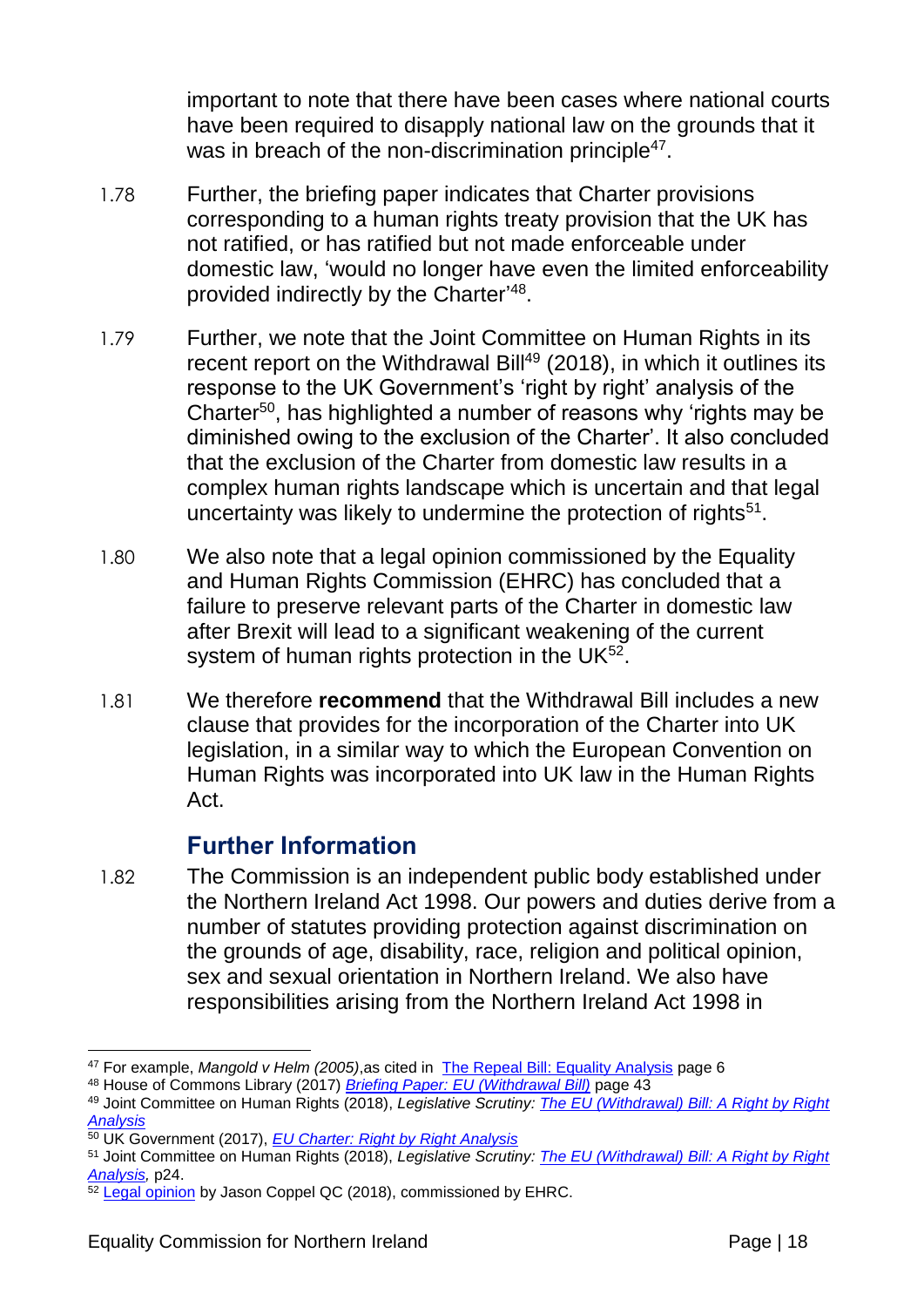respect of the statutory equality and good relations duties which apply to public authorities.

- 1.83 The Commission, jointly with the Northern Ireland Human Rights Commission, is designated as the independent mechanism for Northern Ireland of the United Nations Convention on the Rights of Persons with Disabilities (UNCRPD).
- 1.84 Further information on the Commission's recommendations relating to the UK's exit from the EU, as well as briefing paper updates can be accessed at: [www.equalityni.org/EUExit](http://www.equalityni.org/EUExit)

#### **Equality Commission for Northern Ireland**

February 2018